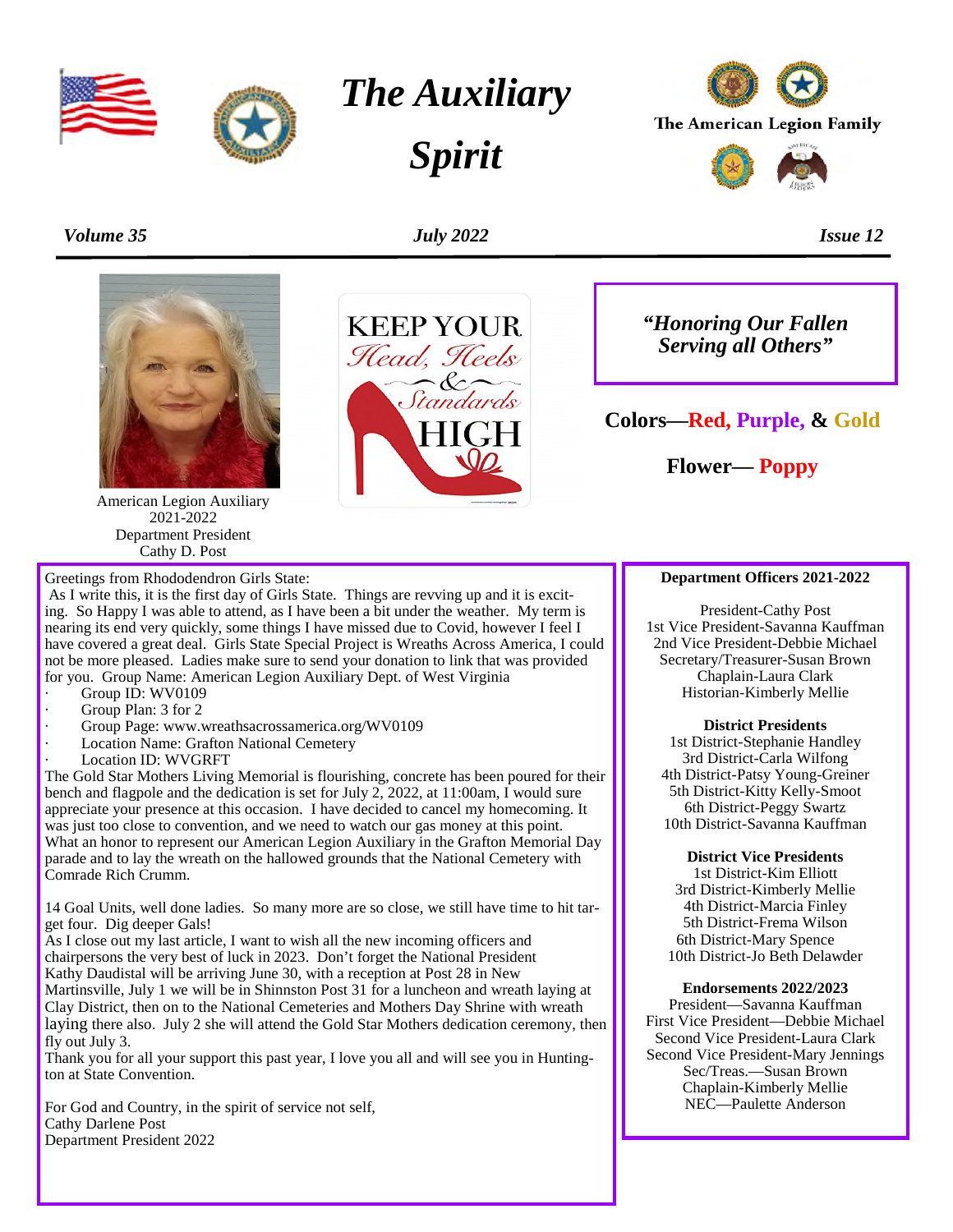

# **Department Headquarters**



#### **Mission Statement**

*In the spirit of service, not Self, the mission of the American Legion Auxiliary is to support The American Legion and honor the sacrifice of those who serve by enhancing the lives of our veterans, military, and their families, both at home and abroad. For God and Country, we advocate for veterans, educate our citizens, mentor our youth, and promote patriotism, good citizenship, peace and security.*

**Mandatory Funds:** (*Unit General Fund)- Bonding (\$5.00), Education (Scholarship), & Girls State Project;*

*Unit Welfare Fund - Veterans' Welfare Fund (any amount your unit can afford), Poppy Order, & 10% of Poppy Proceeds.*

*The Veterans Welfare Fund is the same as the Love Fund, and Veterans 1st Fund. Just had been renamed over the last few years.*

**Membership**: National is once again honoring our "new" female veterans again this year. Please remember to put **"Honor Our Female Veterans**" at top of application. If a member is rejoining, I don't need an application sent in. You may want one for your records to make sure she is still eligible. If you do send one in, write either "rejoin" or her ID number on the application so she won't be listed as a new member in the system. **Please don't send me the DD214**. They are for the unit files only. **Post Officer signature** is all I need on application to verify the eligibility. All applications sent to the Department Office needs to be the original. Copies are for you to keep.



New Unit Officers forms must be filled out and returned to the office. Forms are due by July 1, 2022 Even if your unit does not change officers I need these forms returned completed. NO EXCEPTION!

**ALAMIS—Starting in July Unit Full will be available to all units with Department approval. You will have the ability to pay membership dues, rejoin former members within your unit, and new members. ALL transfer request of current members, expired members or former members will still need to be proceeded by the department. Units will need to use a credit or debt card to process membership to National.**

**New pricing will go into effect January 2023—Unit Full \$20.00; Unit write \$15.00; Unit view \$10.00;**

**Junior members born on or after January 1, 2005 are junior members for 2023.**

Remember to mail credentials back to headquarters by June 25, 2022.

Luncheon reservation need to be back to headquarters by July 1st or call with count and selection.

Reminder—Your membership is through the Unit not the Post.

#### **Department Headquarters**

**Office Hours Monday-Friday 9:30am-3:30pm**

Phone 304-845-7410 Fax: 304-845-9426 alawvsec@frontier.com

**Department Address:** 2172 Grandview Road Moundsville, WV 26041

**Department Website:** www.wvaux.org

**Rhododendron Girls State Website** www.wvgirlsstate.org

**The American Legion Department of WV** wvlegion@suddenlinkmail.com

**American Legion Auxiliary National Website** ALAforveterans.org

#### Mail Call

Paulette Anderson, PDP, PDS&T had back surgery on June 8th. Cards can be sent to Paulette Anderson, 1251 Doolin Run Rd., New Martinsville WV 26155.

Mary Jennings, Community Service Chairman recently had surgery. Card can be sent to Mary Jennings, 929 Old Eccles Rd., Beckley WV 25705

Irene Weber PNCDVP & PDP fall over Memorial weekend and sprained her right ankle. Cards can be sent to Irene Weber, 355 Harrison Ave., Berkeley Springs, WV 25411

#### Note

National President Kathy Daudistel will be visiting the Department June 30th—July 3rd. She will be attending Dept. President Cathy Post dedication of the "Gold Star Mothers Living Memorial". There is a small block of room at the Microtel Hotel in New Martinsville. Room cost is \$99.00 per night plus tax. Phone number is 304- 810-2133 please use "American Legion Auxiliary National Visit" when making reservations.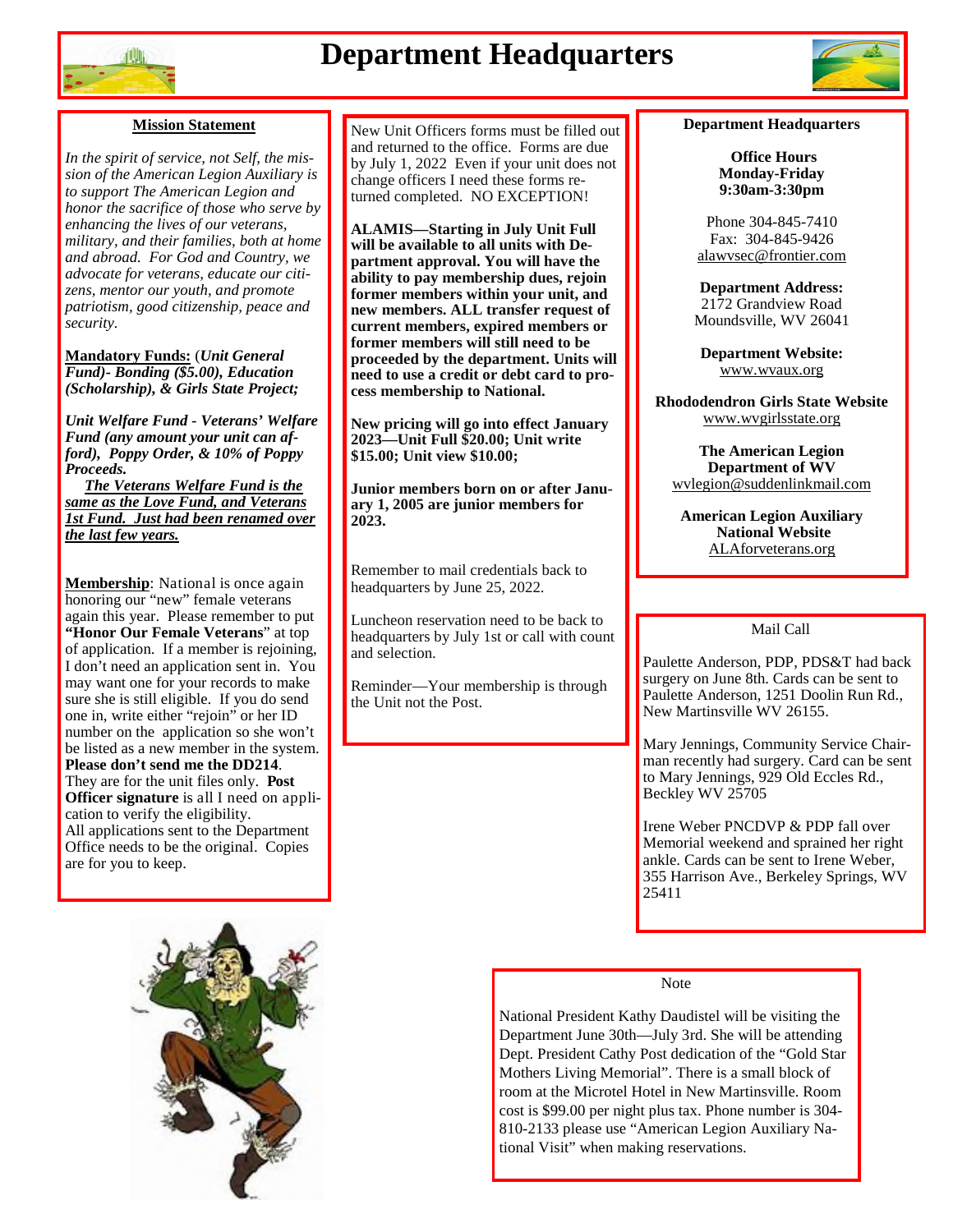*"There's No Place Like Home Of The Brave, Because Of Their Courage, We Shall Never Forget"*

As I write my final message as your Membership Chairman, I want to Thank the Units that worked so hard this year. I have to apologize to Charles Town Unit 102. I don't know how I missed congratulating them in my last Spirit message. They have met all target dates and was the first Unit to reach Goal. They are now at 121.43%. Wow that's awesome!! Other units already meeting Target 4 are Moundsville Unit 3; Weirton Unit 10; Hundred Unit 120; Pt Pleasant Unit 23; Williamstown Unit 159; Gary Unit 38; Elkins Unit 29; Barboursville Unit 177; Franklin Unit 30; Moorefield Unit 64; Petersburg Unit 78; Paw Paw Unit 128; Kirby Unit 134; and Ridgeley Unit 136. These numbers are from June 9th. We still have time to meet the last Target date. Let's go the extra mile. We can do this!!! I want to Thank President Cathy for this Chairmanship. Thank you to all the Membership Team!! Good luck to the new Chairman!! I am looking forward to Department Convention and seeing everyone!!!

God Bless You All

Susan Wade

Membership Chairman



#### Hello to all,

Happy July!! Happy Fourth of July!! I can't believe it's July already! Time does fly they say and they are right. I would like to take this opportunity to thank each and everyone of you for giving me the opportunity to serve as your Department 1st Vice President. It has been an honor and privilege. I have learned so much and met a lot of kind, caring, and hardworking women and men. I enjoyed working with all of you. Department President Cathy Post: "Thank You So Much For A Wonderful Year" and the team I had the opportunity to work with.

On the membership side - I am grateful for each members dedication and hard work this year on membership. It was enhanced. I'm so proud of everyone keeping up with all of it. Congratulations to all of you that has 100%, As of now there are 15 units, they are district 1 has 3 units, district 3 has 1 unit, district 4 has 2 units, district 5 has 1 unit, district 6 has 1 unit, district 10 has 7 units. Looks like the Lion Team is winning the membership side with 93.23% with our side at 89.73%, even though our side didn't win we are all winners! Reminder you still have until July 1st to make 100%. I hope to see you all at Huntington in July for Convention. Remember: Be you - Do you - Love you For God and Country Savanna Kauffman Department 1st Vice President # (304)582-2976



#### *Membership Chairman Department 1st Vice President Department 2nd Vice President*

#### Hello to all!

Congratulations to all the goal units. Your hard work has paid off. To those who are close, don't give up. "Lions" you are still in first place. Way to go!

I hope everyone has made their reservations for the department convention. Please try to attend.

I am looking forward to seeing you all.

If I can help you, please let me know.

Have a wonderful 4th of July!

See ya in Huntington!

Hugs to all!

Debbie Michael Department 2nd Vice

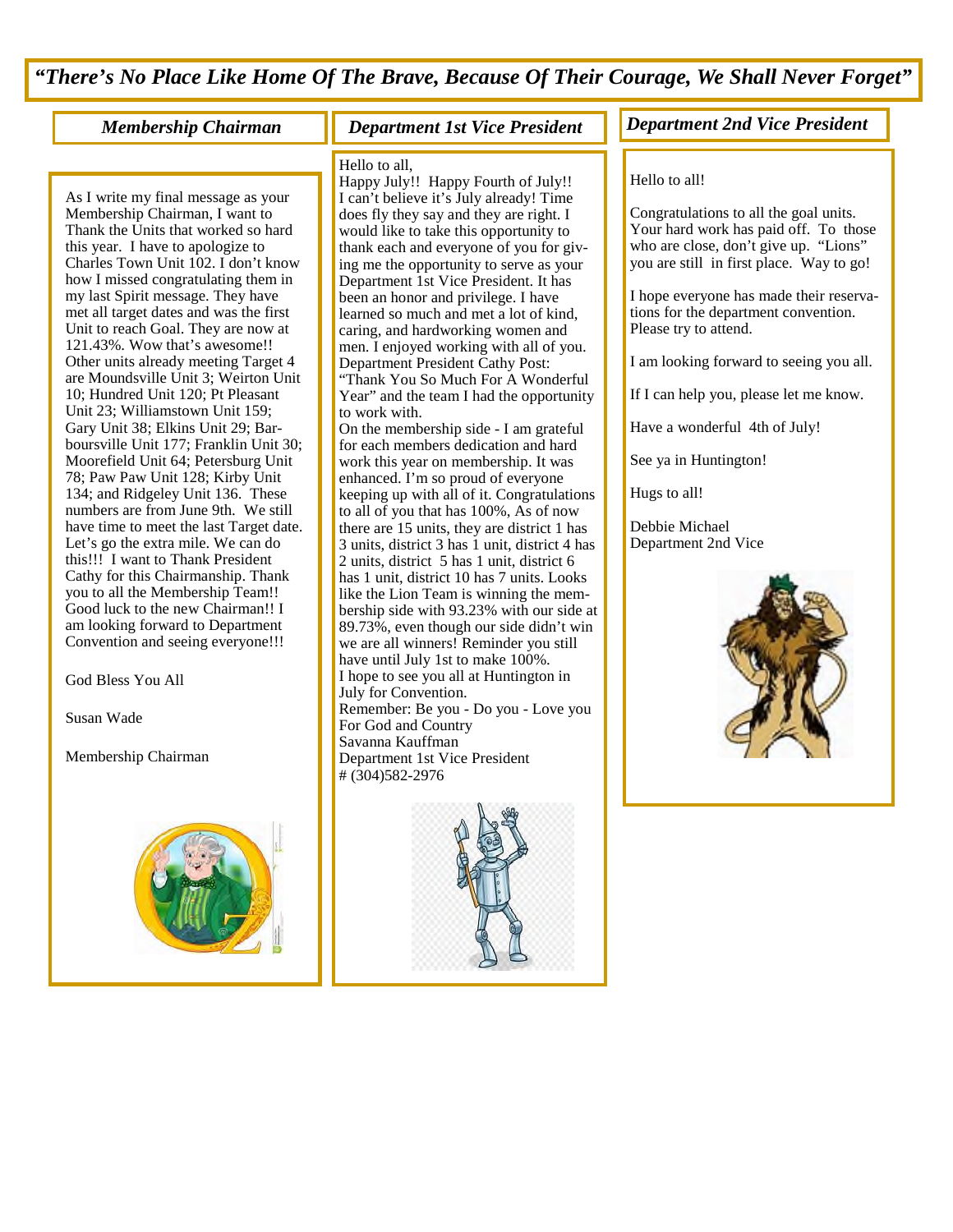#### *1st District Vice President*

#### Hello ladies,

Happy Independence Day! Wow! It's July already, half the year is going to be gone before we know it. July 1 is our fourth and last target date for this year, some of our units are so close but some need to push a little harder, come on ladies we can do this let's get those numbers up and see how many units we can get to 100% before July 1, remember they have to be sent in before the first to get credit for the target date. Hope to see you all in Huntington, Until then, keep the faith, God bless Our troops, and God bless America.

Kim Elliott, 1st District VP



#### 3rd District President

This is my last Spirit Article as District President. It has been my pleasure working with all the Units these past years.

I hope all Units have paid their mandatory dues, these are important, they Give you your voting rights at Convention. Keep up the good work at Membership. Some Units have slacked off, but you still have time to get Them in.

I hope you work with Kim Mellie, as she will be going in as District President This coming month. If you need my help anytime, feel free to call me at 304-592-0247 or email me at: carlajwilfong@gmail.com. I will always be Here for you. Carla Willing Third District President

#### *3rd District Vice President*

Hello all! Hope your summer is off to a great start. We could be doing better with membership! If you need help, please feel free to email or text me. Remember sometimes it is better to have virtual meetings to include those that can't make an in-house meeting. Some may be more apt to attend virtually. Maybe alternate so that no one gets burned out on attending meetings. See you in July! kmellie@comcast.net 304-216-9943

*4th District President*

Greetings from the Members of the 4th District:

….and just like that, we are wrapping up another successful year!! Congratulations on all your hard work!

As another year ends, we remember our work for our Veterans and their families never ends. I am happy to report District 4 has the highest membership percentage (97.89%) of any auxiliary unit in the department. Special thanks to all the hardworking members for making this a wonderful year for Department President Cathy Post.

We are looking forward to the annual American Legion Convention at the Double Tree by Hilton in Huntington, WV in July. We hope to see everyone there!

Please continue to recruit and retain members. Our Veterans and their families need our help and support more than ever. Please continue to carry membership applications with you. You never know when and where you will find potential members. We appreciate all you do for this great organization.

Stay Safe and God Bless the United States of America!

Patsy Young-Greiner 4th District President 304-295-8844

#### *6th District Vice President*

Our next major event is the Annual Department of West Virginia American Legion Auxiliary Convention in Huntington and I hope to see everyone at the convention in July. All dues for 2021-2022 must have been received by our last target date of July 1, 2022. District 6 is currently at 96.28% of goal.

August 1, 2022 starts our new membership building year.

The Annual Department of West Virginia American Legion Auxiliary Convention will be held in Huntington on July 7, 8, and 9. I look forward to seeing and visiting with all of you there.

I hope everyone will be able to enjoy a celebration for the July 4th weekend with family and friends. Continue to pray for our State and Nation. Prayers for all to be safe. Mary E. Spence Vice President District 6

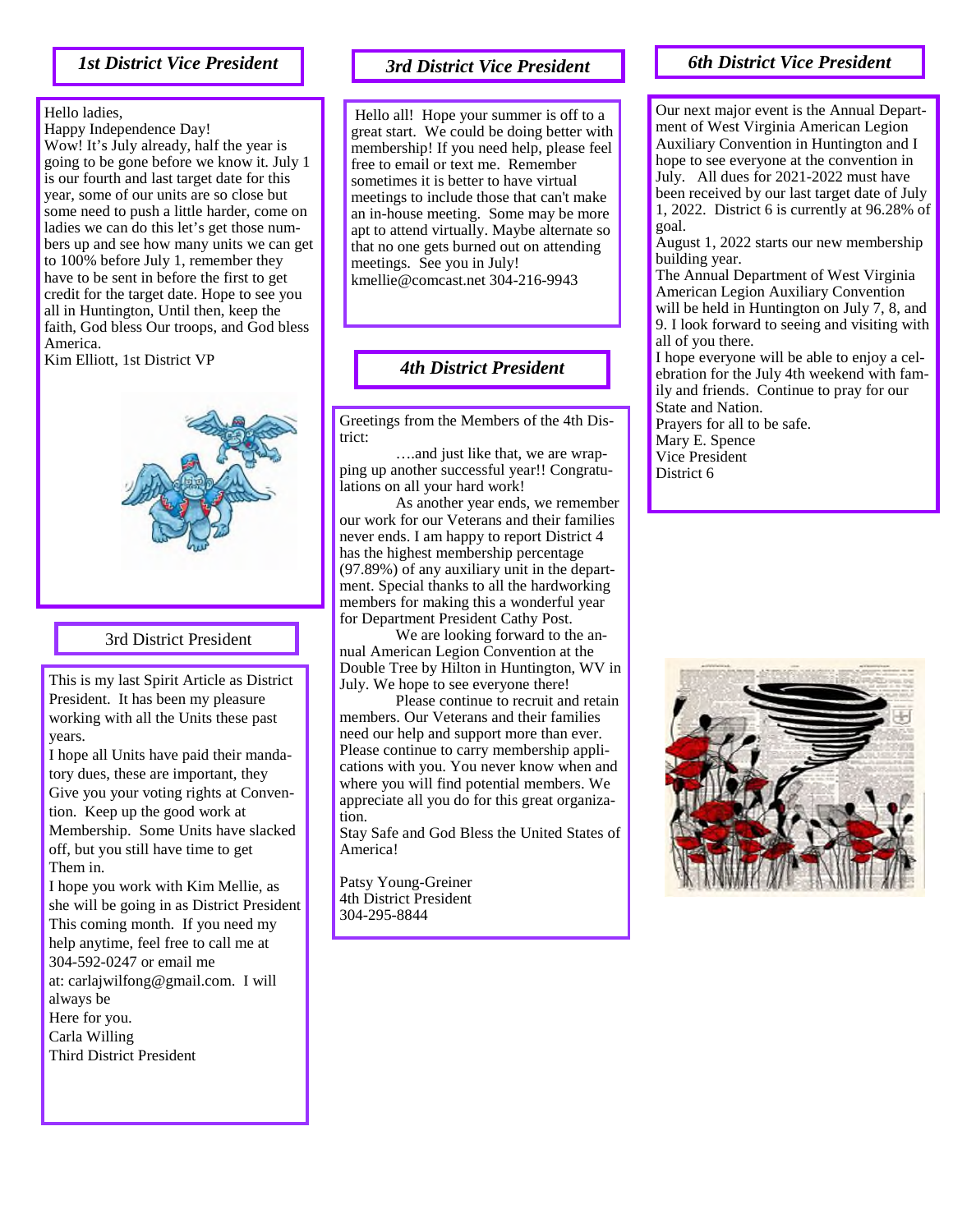#### Hello District 5!!

Well, here we are – another interesting year coming to an end. I hope you have made plans to attend our annual department convention in Huntington on July 7-9. I'm sure it will be fun and educational, as usual!! Can't wait to see everybody who can attend!

It was another very trying year membership-wise in District 5. I hope we can do better in the coming year. I take blame for my part in that I didn't get to get out and visit everybody like I wanted to. I WILL do better in the coming year. But you all have to do your part, too! Come to the District meetings!! Hold your Unit meetings!! Send in your reports!! ASK QUES-TIONS!! We're here to help! Our new vice-president is Laura Clark, so you'll be hearing from her about your membership.

I hope you are staying safe and cool. Be careful out there!!

See you at Convention!!

Kitty Kelly-Smoot, your district 5 President

Kittyks2@comcast.net

Home: 304-525-4242 Cell: 304-412-3649



#### *5th District President 10th District President*

#### Hello to all,

Happy July!! Happy Fourth of July!! I would like to take this opportunity to thank each and everyone of you for giving me the opportunity to serve as your District 10 President. We didn't have Fall conference due to Covid but we had our fall and loved every minute of it. I got the opportunity to sworn in Petersburg Unit #78 in with their new officers this month. It has been an honor and privilege to do so. Good luck to the new President, Vice and her team I hope all Fathers had a wonderful Father's Day. Remember our Veterans on the 4th of July. Membership: I'm so proud of you all on membership. Congratulations that our district has 7 units with 100%. Also so proud of everyone else. Until next month, \*always spread kindness\* For God and Country Savanna Kauffman 10th District President (304)582-2976

#### *Auxiliary Emergency Fund*

#### Hello Ladies,

First I want to thank President Cathy for appointing me as your 2021-2022 Auxiliary Emergency Fund chairman. Thank you to the units that sent me their year end reports. Hope to see everyone at convention in July. For God and country Thank you to our veterans Margaret Yost Auxiliary Emergency Fund Chairman mdyost2010@frontier.com 304-629-0688

#### *Historian*

#### State Historian

Awesome job Marhsall-Holley-Mason Unit 102 on turning in a comprehensive and exciting history report! Congratulations on your 80 years of dedicated service! Kuddos to Shinnston Unit 31 for another awesome History report. Also, a shout out to Martinsburg-Berkley Unit14 who had all members share duties of the Historian! I also received annual reports from Unit 21, Unit 34, Unit 28, Unit 8, Unit 9, Unit 29, Unit 71, and Unit 3! Thank you all for a job well done!! Those that are submitting History books in July...good luck and spread the word of your wonderful Units!



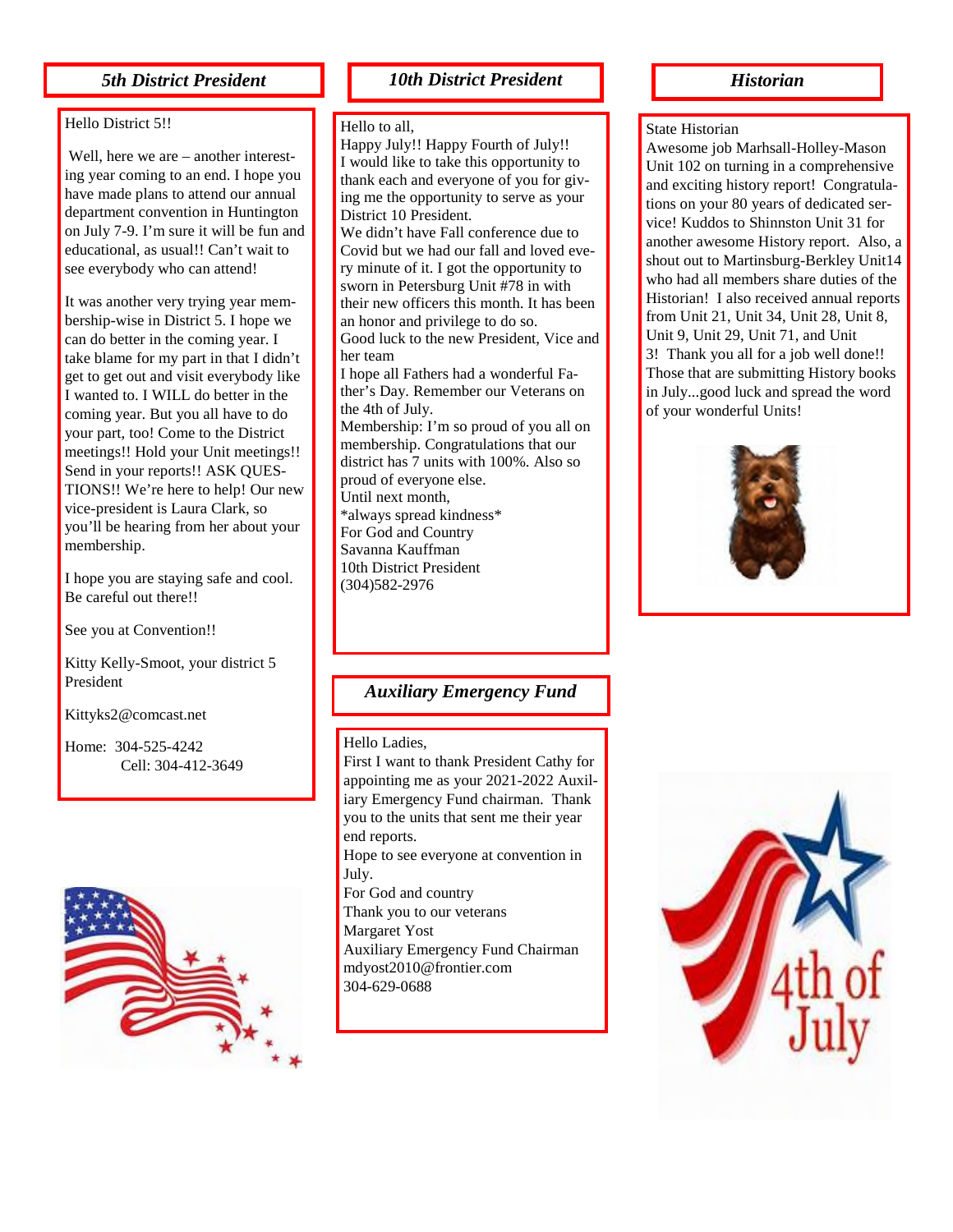#### *Children & Youth*

Hello everyone! Sorry I have been absent for a couple of months. It was not my intention. I hope everyone has been busy making your community a better place for the children. They need our love and support now more than ever.

Summer in upon us and it is the perfect time to be planning for back to school. The kids will need everything from shoes to clothing to back packs filled with school supplies. What can your unit do to ease the burden these children may be feeling?

Thank you for all the units who submitted yearend reports. It is evident by the work you are doing you care about these kids.

If you have any questions, please let me know at 304-654-7750 or MBKilgore@frontier.com.

Looking forward to seeing everyone at the Department Convention.

Beth Kilgore,

Chairman

#### *Junior Activities*

First, I would like to thank President Cathy for asking me help with our young Ladies this year. And with thank you the senior members for help shape our young ladies into the future American Legion Auxiliaries membership. Looking forward to seeing everyone next month for summer convention hope everyone will have their minds open to what a great year we have had and to the great year we're looking forward to coming up. Don't forget your white dresses. God in County God Bless Kelli A Immel Juniors Activities

#### *Education Legislative*

With 16% of the Units reporting, the following is a recap of the Education activities: Four Units participated in the Veterans in the Community Schools program. There were 36 hours spent and seven schools served. One reported doing a flag program during a bible school session. "American Education Week" activities were three schools and 346 students served for a total of 19 hours at a cost of \$165. "Teachers Appreciation Week" had participation of 12 schools with 13 hours. Units reported giving out large fruit and candy baskets, thank you cards, sheet cakes and hygiene items. Markers, notepads, pencils, pens, paper and a travel cart were donated to schools with the "Give 10 to Education" program. Units reported spending \$85. Two Juniors participated in Educational activities for 6 hours. A total of \$30 was donated to the National Presidents Scholarship Fund and \$5 to the Department Scholarship Fund. Four Units reported distributing scholarships to their local schools. One Unit with a membership of 34 gave out four scholarships of \$500 each. Another Unit with a membership of 170 awarded three scholarships totaling \$1500. Four Children of Warriors Scholarships were received by Department. After the committee judging, one was forwarded to Central Division for consideration. One application was received for the National Non-Traditional Student Scholarship and one for the Loyalty Junior Scholarship. Both were forwarded to Central Division for further judging. (WV had no National winners.) There were no entries for the National Spirit of Youth Scholarship or the Department Scholarship.

Dianne McClung Education Chairman

On June 15th, the Senate passed the PACT ACT with several adjustments. It now needs returns to the House for another vote due to the adjustments. The House had previously passed this. The hope is it will pass the House by close of session June 22 and move on to the President to be signed. As we close our year and start to move into a new year, please remember, Legislative is a very important program. We need to support The American Legion Agenda and contact our representatives. This helps get our Country's Veterans improved benefits and more benefits. It's been fun the last 3 years, but I'm taking a break from writing about Legislation. However, I will continue to contact our representatives. Hope to see many of you at Department Convention. Lisa Cadwallader

#### *National Security*

Here it is the July Spirit. It has been a pleasure filling the position of National Security Chairman for Department. I hope you work with the incoming Chairman this coming year, as you have with myself the past Several years. Keep honoring our Veterans. Help the homeless Veterans, as there are several in our communities. Help our Veterans families as they may Need as so. Hold your blood drives, donate blood when it is needed. If you need my help, please call me at 304- 592-0247 or you can email me at: carlajwilfong@gmail.com. Carla Willing National Security Chairman.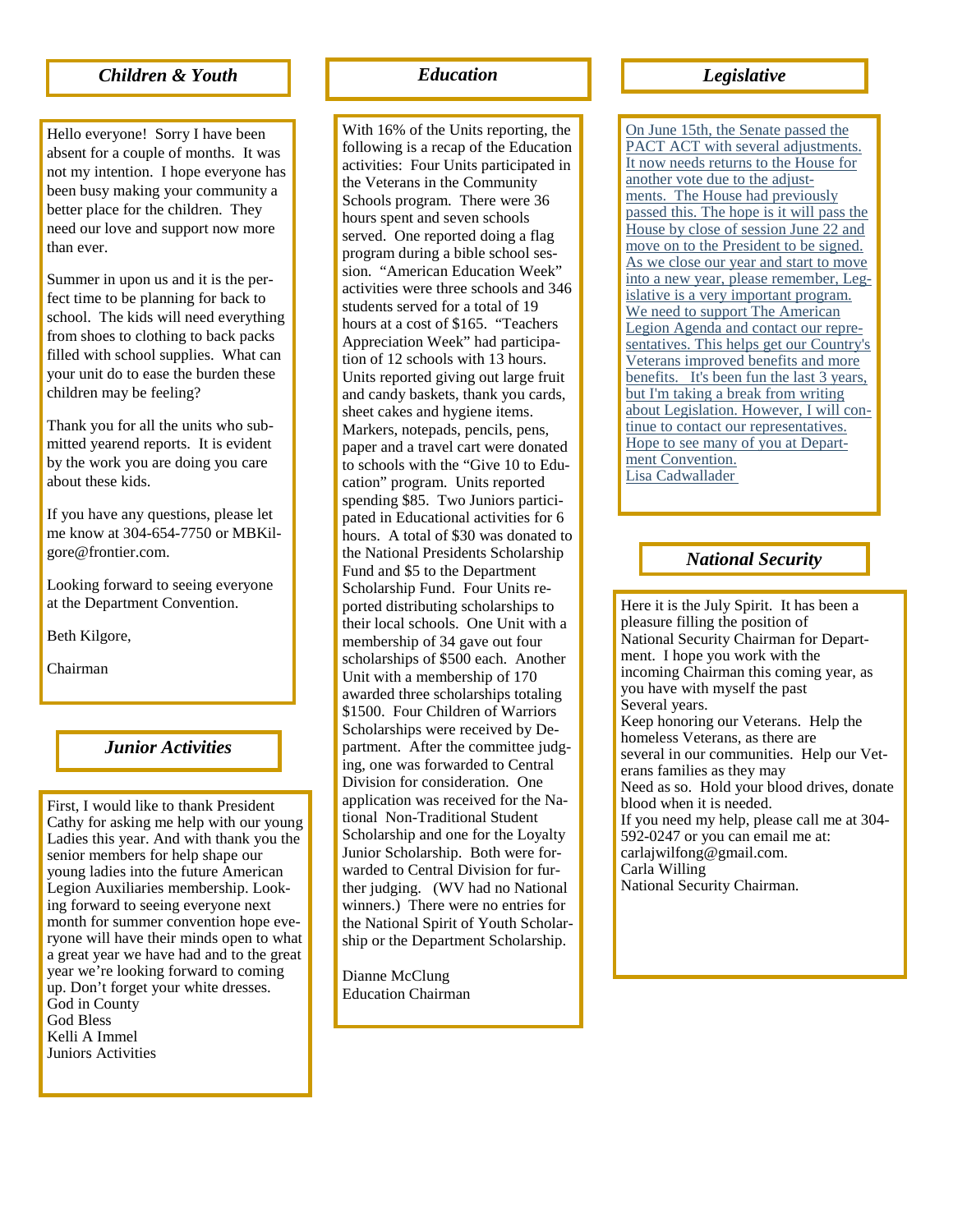I would like all PDP to bring something from their year. Costume or what you special project was. This is for the Past Department Presidents Luncheon hope to see a lot of you there. Come support you PDP at the luncheon. Thank You Sharon Kauffman Past President Parlay

#### *Child Welfare Foundation*

Boy, I am extremely hungry. They tell me I will be fed at Department Convention. Won't you help fill me up?



Note: I still have pigs. If you need some, let me know and I will bring to Department Convention.

Beth Kilgore,

Chairman

304-654-7750

MBKilgore@fontier.com

Ladies, I hope that each of you had a wonderful Poppy Day and received lots of donations to help our veterans. It makes no difference if where able to hold it on May 27 or before or after May 27. The important that you get out in the community to inform them the meaning of the poppy and the support given to our veterans from the donations collected.

I have enjoyed this year as Poppy Chairman and seeing the donation increase this year in poppy donations. Our veterans will be served and our hearts will be warmed by our ability to show them our respect and honor for their service. You have until June 1 to send me pictures of how you used the poppy in your post, unit, and community. Give a brief description of how it was displayed and where it was displayed.

Thank you to all the units that made donations beyond their mandatory (10% of donations). I hope that more units formed a Poppy Club among their members to help raise money. We are sure to have better results than last year, even though we are still having some difficulties with COVID and have to adjust our way of doing things.

I am looking forward to seeing many of you at Department Convention. We will be able to celebrate our successes of the 2021-2022 year. We will be ready and willing to start on a new year with new successes since we have learned from past successes and failures. Thought to remember "Failure is not FINAL" learn and try again. Ann Buchanan Poppy Chairman

### *Past President Parley Poppy Veterans Affairs & Rehabilitation*

*I want to thank everyone for the prayers, cards, messages, and phone calls during my surgery and recuperation. Words can't express how I feel for the kindness of your hearts!*

*I plan to be at the convention and hope to see you all!!*

*Paulette Anderson, PDP*

*VA & R Chairman*



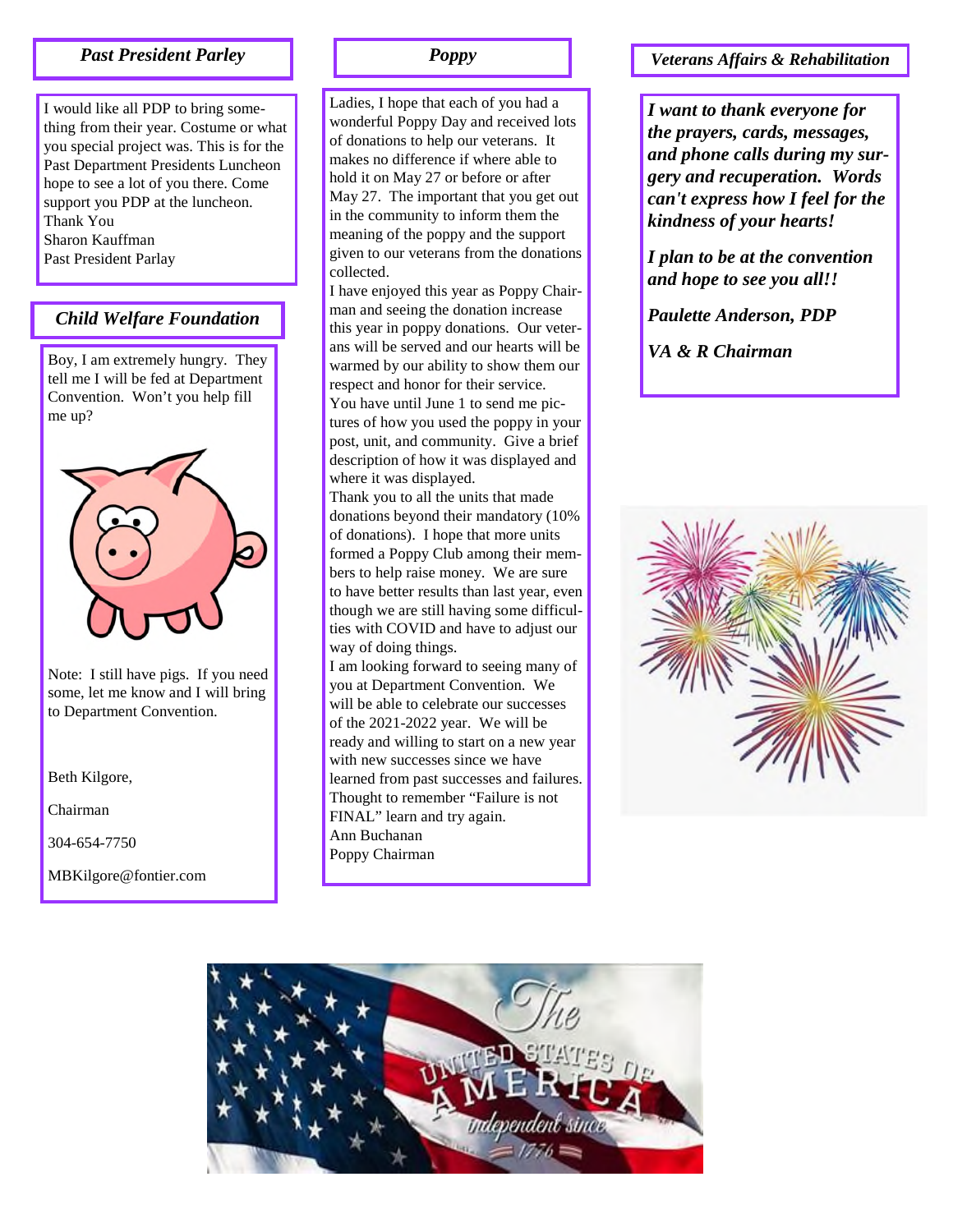

# **American Legion Auxiliary WV Rhododendron Girls State**

*Rhododendron Girls State*

Another successful Girls State Session is now in the books. Thank you to all who made this a once in a lifetime opportunity to our leaders of today! It takes year long preparation in planning these sessions. However, we could not do this without you in securing the funding, selecting the girls and getting them to Elkins. Thank you to Director Rosemary Thomas and Assistant Director Kate Garlick and their awesome team in leading these young ladies.

We had 195 girls registered. This is such a rewarding experience and to see these young ladies come in and when they leave is certainly a transformation of themselves. They learn about city, county and state government, and other opportunities that they learn and find successes in their futures and make lifetime friendships. Congratulations to the newly elected Rhododendron Girls State Governor Lakyn Campbell of

Parkersburg. Also congratulations to Jordon Niggemyer, and Madison Rhodes our 2 Girls Nation Senators.

Girls State Girls Will Always Be Til The End Of Time!

Lynda Lancaster -Loyd Rhododendron Girls State Chairperson



EVITOR

MOUNDSVILLE

**PARKERSBURG** 

POINT PLEASANT

*B CHARLESTON* 

**BECKLEY** 

MADISON

WELCH

**FAIRBIONT** 

MARGINTON

MORREFIELD

|                 | 1st Dist. $-$ Susan Brown<br>2172 Grandview Rd.<br>Moundsville WV 26041<br>304-845-5122    |
|-----------------|--------------------------------------------------------------------------------------------|
|                 | 3rd Dist. - Mary Jo Thomas<br>279 Rock Lake Road<br>Fairmont WV 26554<br>304-366-2912      |
|                 | 4th Dist. — Cathy Post<br>308 Main Street<br>Middlebourne, WV 26149<br>304-758-5114        |
|                 |                                                                                            |
|                 | 5th Dist.— Ann Buchanan<br>105 Cheyenne Trail<br>Ona WV 25505<br>304-654-9932              |
|                 | 6th Dist. — Peggy Swartz<br>P O Box 124<br><b>Gary WV 24836</b><br>304-448-2394            |
| <b>MKTRIBUR</b> | 10th Dist.- Debbie Fox<br>874 Longview Drive<br>Berkeley Springs, WV 25411<br>304-258-5804 |

*District Representatives*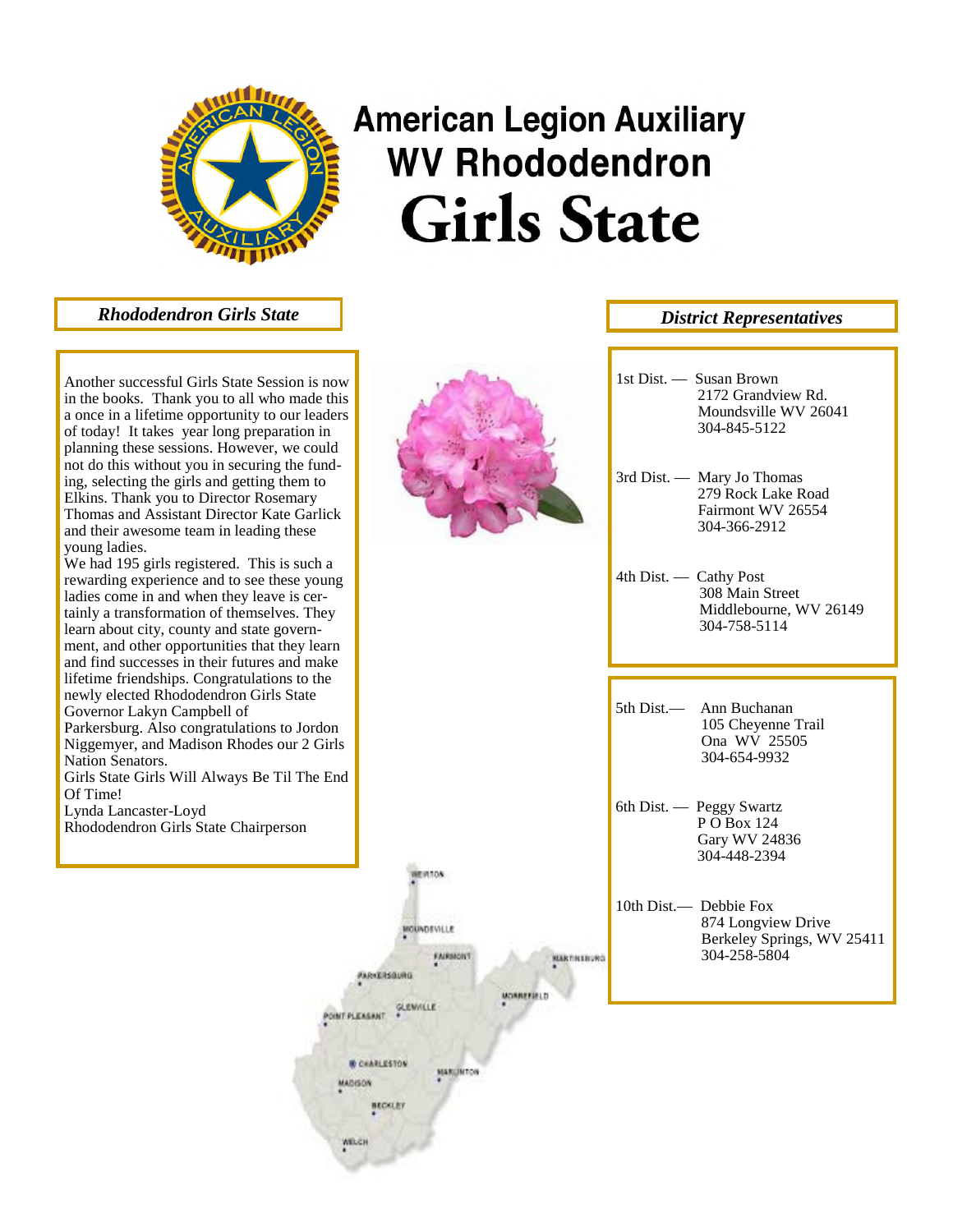## *Ways and Means*

There were 20 \$25.00 winners in May, with one winner of the \$200.00 Wednesday. Congratulation to each of you!

Cost for a ticket \$20.00 good for the whole year of 2022! Never to late to purchase a ticket. They make GREAT gifts!

NOTICE—Please mail check and stubs to: Susan Brown 2172 Grandview Rd

Moundsville WV 26041

Check Payable to: Ways & Means

Susan Brown Linda Crumm



| <b>Name</b>           | $H^{\bullet}$ s | <b>City</b>             | <b>State</b> | Date      | \$\$\$ |
|-----------------------|-----------------|-------------------------|--------------|-----------|--------|
| <b>Cindy Ross</b>     | 666             | Graysville              | PA           | 5/02/2022 | 25.00  |
| Sherman Baxa          | 539             | Buckhannon              | WV           | 5/03/2022 | 25.00  |
| Aleesha Karmazin      | 653             | Canonsburg              | PA           | 5/04/2022 | 25.00  |
|                       | 873             |                         |              | 5/05/2022 |        |
| David Crumm           | 938             | Wheeling                | WV           | 5/06/2022 | 25.00  |
| JoAnn Camp            | 700             | Spencer                 | <b>WV</b>    | 5/07/2022 | 25.00  |
| Irene Weber           | 000             | <b>Berkeley Springs</b> | <b>WV</b>    | 5/09/2022 | 25.00  |
| Jackie Morgan         | 192             | Rochester               | NY           | 5/10/2022 | 25.00  |
| Robyn Wolford         | 941             | Romney                  | WV           | 5/11/2022 | 25.00  |
| Ronald Jennings, Jr   | 845             | Beckley                 | <b>WV</b>    | 5/12/2022 | 25.00  |
|                       | 887             |                         |              | 5/13/2022 |        |
| Dorothy Six           | 836             | Cameron                 | WV           | 5/14/2022 | 25.00  |
| ALA Unit #81          | 626             | Pine Grove              | WV           | 5/16/2022 | 25.00  |
| Sam Young             | 600             | Vienna                  | <b>WV</b>    | 5/17/2022 | 25.00  |
| JoAnn Camp            | 700             | Spencer                 | WV.          | 5/18/2022 | 200.00 |
| Daniel Veach          | 296             | <b>Shanks</b>           | WV.          | 5/19/2022 | 25.00  |
| Michael Hott          | 024             | Augusta                 | WV           | 5/20/2022 | 25.00  |
|                       | 379             |                         |              | 5/21/2022 |        |
|                       | 395             |                         |              | 5/23/2022 |        |
|                       | 924             |                         |              | 5/24/2022 |        |
| Peggy Vannoy          | 813             | Bluefield               | WV           | 5/25/2022 | 25.00  |
| Michael Stanislawczyk | 045             | Keyser                  | WV           | 5/26/2022 | 25.00  |
|                       | 302             |                         |              | 5/27/2022 |        |
| Brenda Joseph         | 355             | Wheeling                | WV           | 5/28/2022 | 25.00  |
| Joe & Becky Thomas    | 317             | Sistersville            | WV           | 5/30/2022 | 25.00  |
| Nikki Flores          | 819             | Moundsville             | <b>WV</b>    | 5/31/2022 | 25.00  |
|                       |                 |                         |              |           |        |

*May 2022 Ways and Means Winners*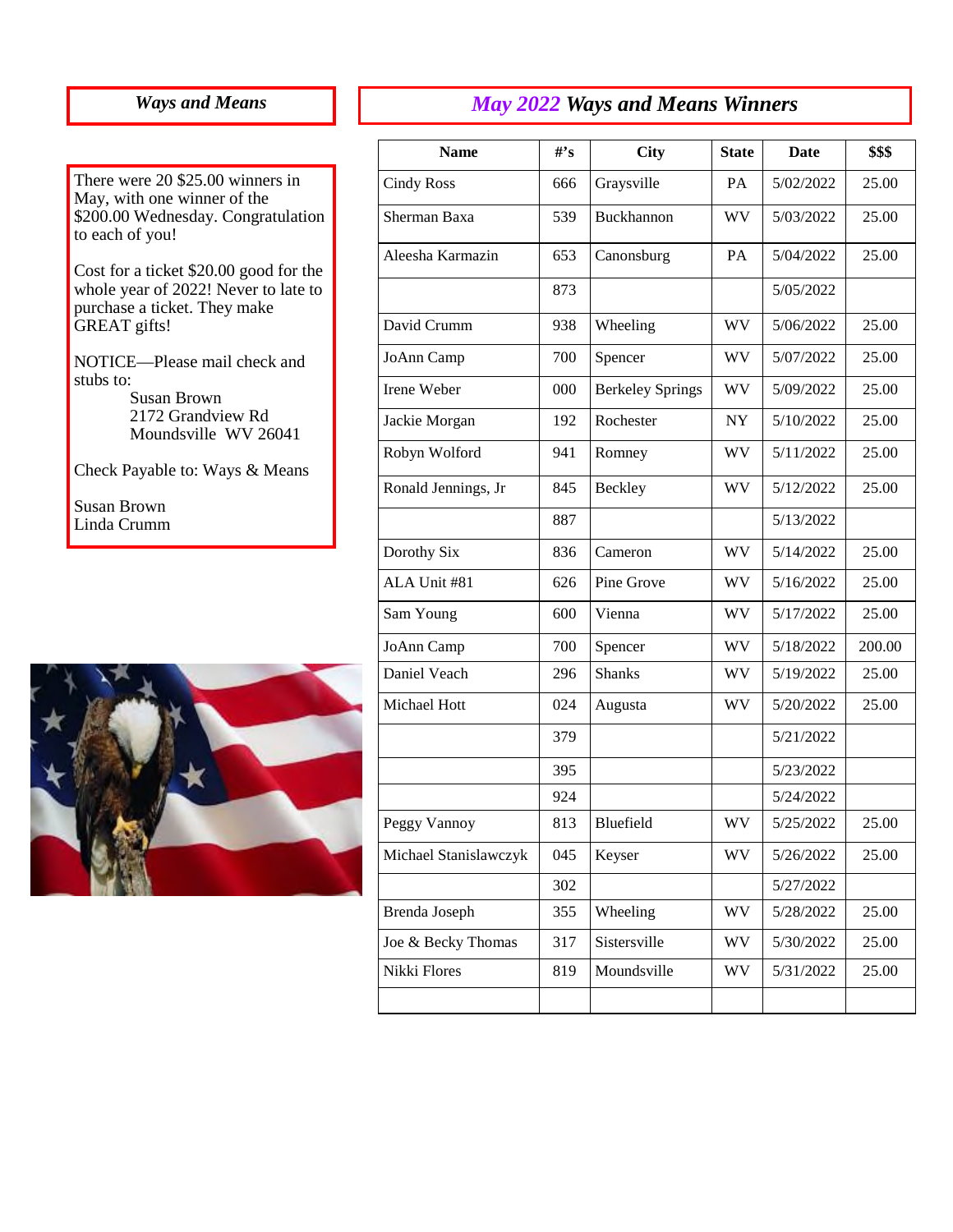## *"There's No Place Like Home of the Brave; Because of Their Courage We Shall Never Forget"*

*June 9, 2022 Department Goal— 4894 Membership to Date— 4453 Department Unit 200 Goal—165 Membership to Date—131*

| 2022 Goal        | 2022            | % of Goal |
|------------------|-----------------|-----------|
| 28               | 17              | 60.71%    |
| $\overline{237}$ | 237             | 100%      |
| 29               | $\overline{24}$ | 82.76%    |
| 58               | 58              | 100%      |
| 149              | 127             | 85.24%    |
| $\overline{117}$ | 96              | 82.05%    |
| $\overline{25}$  | $\overline{22}$ | 88%       |
| 47               | 30              | 63.83%    |
| $\overline{70}$  | 68              | 97.14%    |
| 83               | 68              | 81.93%    |
| 18               | 14              | 77.78%    |
| 23               | 12              | 52.17%    |
| $\overline{27}$  | $\overline{31}$ | 114.81%   |
| 143              | 127             | 88.81%    |
| 1054             | 931             | 88.33%    |
|                  |                 |           |
| 2022 Goal        | 2022            | % of Goal |
| 410              | 394             | 96.10%    |
| 37               | 34              | 91.89%    |
| 200              | 211             | 105.5%    |
| 41               | 33              | 80.49%    |
| 44               | 39              | 88.64%    |
| 137              | 136             | 99.27%    |
| 80               | 82              | 102.5%    |
| 949              | 929             | 97.89%    |
|                  |                 |           |

| District 6   |           |      |           |
|--------------|-----------|------|-----------|
| Unit         | 2022 Goal | 2022 | % of Goal |
| Welch #8     | 49        | 48   | 97.96%    |
| Bluefield #9 | 28        | 26   | 92.86%    |
| Beckley #32  | 30        | 28   | 93.33%    |
| Gary #38     | 87        | 90   | 103.5%    |
| Cowen #62    | 24        | 18   | 75%       |
| Richwood #97 | 24        | 23   | 95.83%    |
| TOTALS       | 242       | 233  | 96.28%    |



*"Tin Man" Team Goal—2484 To Date—2229 89.73%*

*Membership Chairman The Great OZ*





*"Lion" Team Goal—2245 To Date 2093 93.23%*



## Debbie Savanna

| District 3                |  |                  |    |      |        |           |
|---------------------------|--|------------------|----|------|--------|-----------|
| Unit                      |  | 2022 Goal        |    | 2022 |        | % of Goal |
| Buckhannon #7             |  | 37               |    | 32   |        | 86.49%    |
| Clarksburg #13            |  | 61               |    | 39   |        | 63.93%    |
| Elkins #29                |  | 111              |    | 114  |        | 102.7%    |
| Shinnston #31             |  | $\overline{253}$ |    | 241  |        | 95.26%    |
| <b>Braxton County #33</b> |  | 31               |    | 28   |        | 90.32%    |
| Bridgeport #68            |  | 88               |    | 49   |        | 55.68%    |
| Belington #96             |  | 17               |    | 14   |        | 82.35%    |
| Pickens $#122$            |  | $\overline{20}$  |    | 18   |        | 90%       |
| Morgantown #174           |  | 60               |    | 51   |        | 85%       |
| <b>TOTALS</b>             |  | 678              |    | 586  | 86.43% |           |
| District 5                |  |                  |    |      |        |           |
| Unit                      |  | 2022 Goal        |    | 2022 |        | % of Goal |
| Huntington #16            |  | 150              |    | 139  |        | 92.67%    |
| Logan $#19$               |  | 17               | 15 |      | 88.24% |           |
| St. Albans #73            |  | 30               |    | 24   |        | 80%       |
| Ceredo-Kenova #93         |  | 276              |    | 218  |        | 78.99%    |
| South Charleston #94      |  | 15               |    | 7    |        | 46.67%    |
| Hamlin #111               |  | 41               |    | 38   |        | 92.68%    |
| Milton #139               |  | 60               |    | 50   |        | 83.33%    |
| Barboursville #177        |  | 106              |    | 125  |        | 117.92%   |
| <b>TOTALS</b>             |  | 695              |    | 616  |        | 88.63%    |

| District 10          |           |      |           |
|----------------------|-----------|------|-----------|
| Unit                 | 2022 Goal | 2022 | % of Goal |
| Martinsburg #14      | 101       | 64   | 63.37%    |
| Franklin #30         | 14        | 15   | 1.071%    |
| Piedmont #52         | 20        | 15   | 75%       |
| Berkeley Springs #60 | 175       | 174  | 99.43%    |
| Moorefield #64       | 78        | 79   | 101.28%   |
| Charles Town #71     | 147       | 104  | 70.75%    |
| Petersburg #78       | 70        | 71   | 101.43%   |
| Romney #91           | 179       | 165  | 92.18%    |
| Charles Town #102    | 28        | 34   | 121.43%   |
| Paw Paw #128         | 30        | 31   | 103.33%   |
| Kirby #134           | 28        | 28   | 100%      |
| Ridgeley #136        | 47        | 62   | 131.92%   |
| Capon Bridge #137    | 155       | 149  | 96.13%    |
| Keyser #152          | 39        | 36   | 92.31%    |
| TOTALS               | 1111      | 1027 | 92.44%    |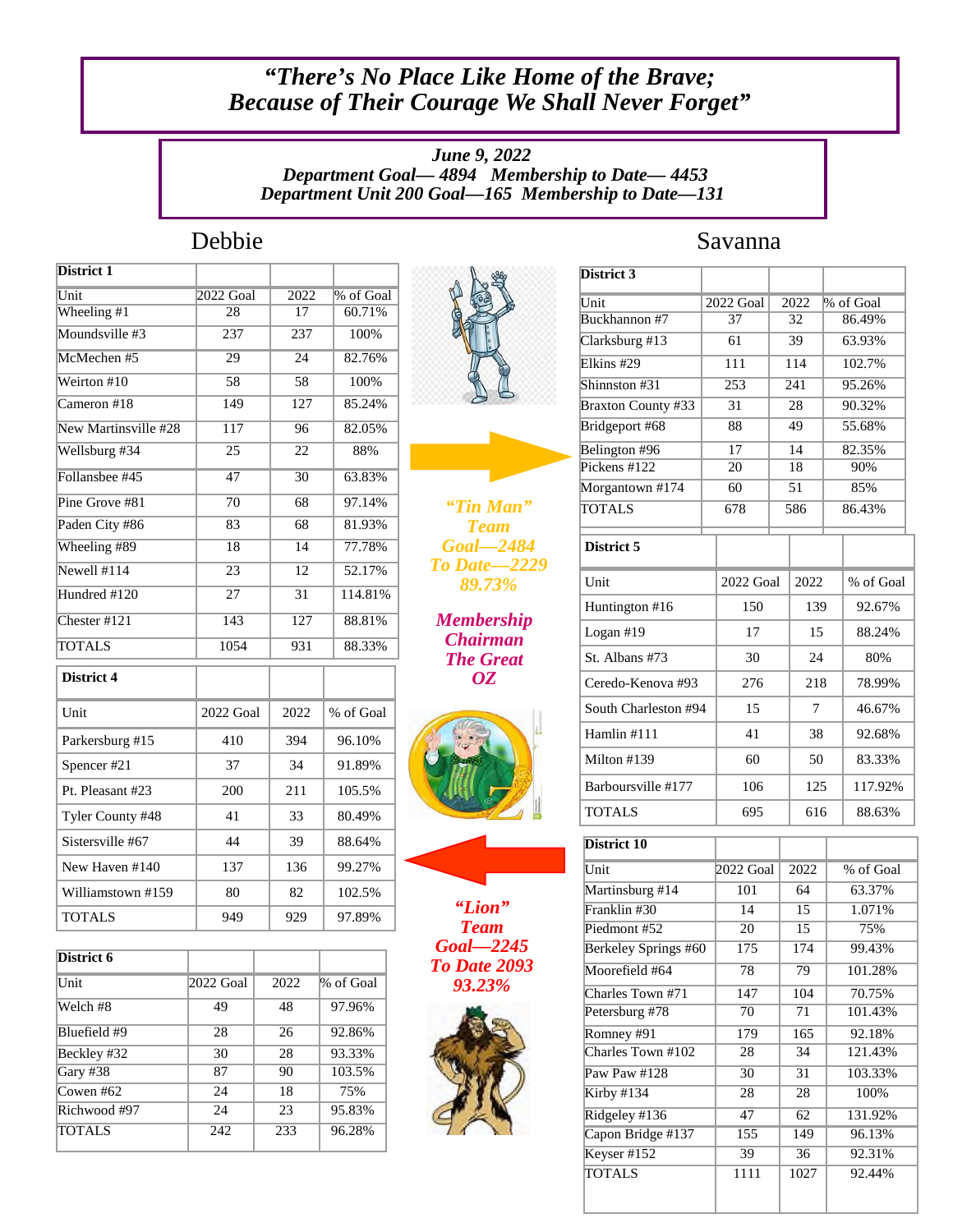# **July 2022**

| <b>Sun</b> | <b>Mon</b>     | <b>Tue</b> | Wed | Thu                                        | Fri                                                           | <b>Sat</b>                    |  |
|------------|----------------|------------|-----|--------------------------------------------|---------------------------------------------------------------|-------------------------------|--|
|            |                |            |     |                                            | $\mathbf{1}$                                                  | $\overline{2}$                |  |
| 3          | $\overline{4}$ | 5          | 6   | $\overline{7}$<br>Department<br>Convention | 8<br>Department<br>Convention                                 | 9<br>Department<br>Convention |  |
| 10         | 11             | 12         | 13  | 14                                         | 15                                                            | <b>16</b>                     |  |
| 17         | 18             | 19         | 20  | 21                                         | 22                                                            | 23                            |  |
| 24         | 25             | 26         | 27  | 28                                         | 29                                                            | 30                            |  |
| 31         |                |            |     |                                            | <b>Programs of Month</b><br><b>Department</b><br>Convention!! |                               |  |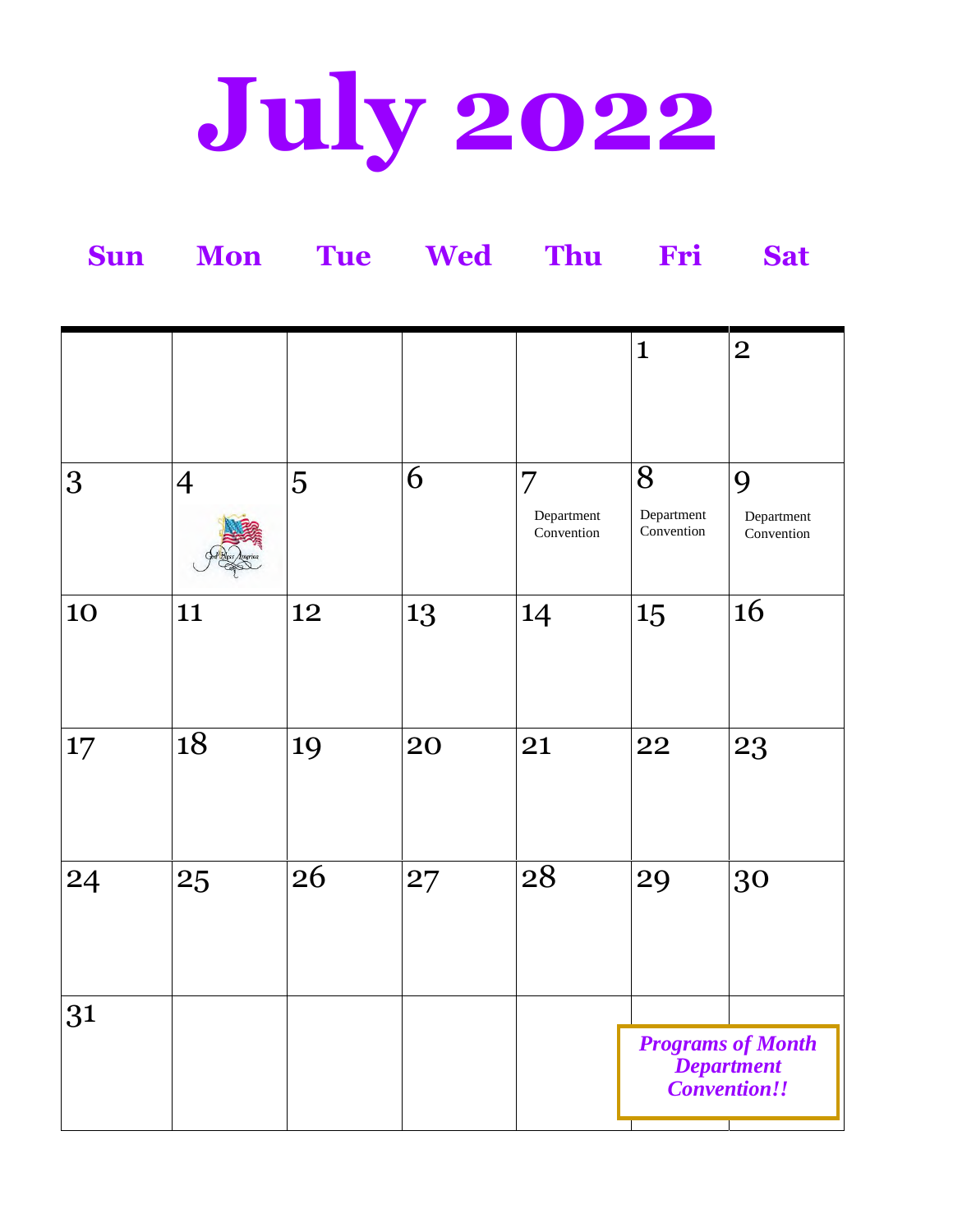The SPIRIT is emailed to all **Unit Contacts** and any **Unit Officers or member**with an email address, and has asked for the Spirit to be emailed to them.

**All Department Officers, Department Chairmen, District Presidents/Vice Presidents, Past Department Presidents** with email addresses. Spirits are posted monthly on the website: **www.wvaux.org** Unit Presidents **with no email contact** will receive a free copy by mail.

*Subscription will Cost \$18.00*

*Runs August through July Each Year*

**MAIL TO:**

**American Legion Auxiliary Department of West Virginia 2172 Grandview Road Moundsville, WV 26041**

| NAME: |        |
|-------|--------|
|       |        |
|       | STATE: |
| ZIP:  |        |
|       |        |
|       |        |
|       |        |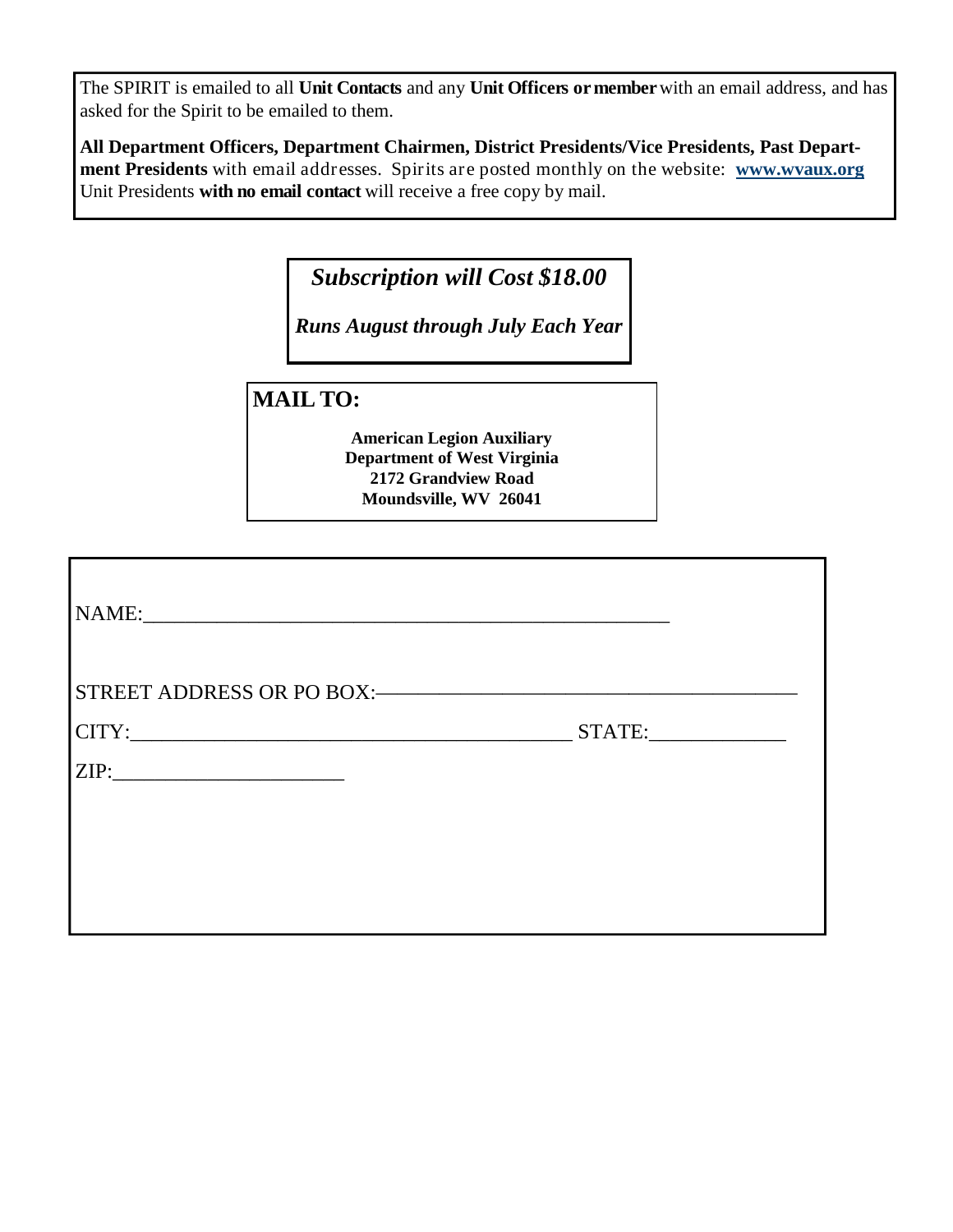#### **AMERICAN LEGION AUXILIARY**

#### **X MEANS PAID UNIT AUDIT OF MEMBERSHIP & MANDATORY FUNDS — June 15, 2022**

## Unit/Number Bonding Scholarship Veterans Fund Girls State Poppies 10% Membership #1 Wheeling X X X X 17 #3 Moundsville X X X X X X 237 #5 McMechen 24 #10 Weirton 58 #18 Cameron X X X X X X 127 #28 New Martinsville X X X X X X 96 #34 Wellsburg 34 #45 Follansbee | | | | | | | | | | | | | | 30 #81 Pine Grove 68 #86 Paden City X X X X X X 68 #89 Wheeling 14 #114 Newell 12 #120 Hundred 31 #121 Chester X X X X X X 127

#### **FIRST DISTRICT** - Stephanie Handley President, Kim Elliott Vice President

**THIRD DISTRICT** - Carla Wilfong President, Kim Mellie Vice President

| Unit/Number           | Bonding | Scholarship | Veterans Fund | Girls<br><b>State</b> | Poppies | 10% | Membership |
|-----------------------|---------|-------------|---------------|-----------------------|---------|-----|------------|
| #7 Buckhannon         | X       | X           | X             | X                     | X       | X   | 32         |
| $#13$ Clarksburg      | X       | X           | X             | X                     | X       | X   | 39         |
| $\#29$ Elkins         | X       | X           | X             | X                     | X       | X   | 114        |
| $\#31$ Shinnston      | X       | X           | X             | X                     | X       | X   | 241        |
| $\#33$ Braxton County | X       | X           | X             | X                     | X       | X   | 28         |
| #68 Bridgeport        |         |             |               |                       |         |     | 49         |
| $\#96$ Belington      |         |             |               |                       |         |     | 14         |
| $#122$ Pickens        |         |             |               |                       |         |     | 18         |
| #174 Morgantown       | X       | X           | X             | X                     | X       | X   | 51         |

#### **FOURTH DISTRICT** - Patsy Young-Greiner President

| Unit/Number                | Bonding |   | Scholarship   Veterans Fund | Girls State | Poppies | 10% | Membership |
|----------------------------|---------|---|-----------------------------|-------------|---------|-----|------------|
| #15 Parkersburg            | X       | X | X                           | X           | X       | X   | 394        |
| #21<br>Spencer             | X       | X | X                           | X           | X       | X   | 34         |
| #23<br><b>Mason County</b> |         |   |                             |             | X       |     | 211        |
| #48 Tyler County           | X       | X | X                           | X           | X       | X   | 33         |
| #67 Sistersville           | X       | X | X                           | X           | X       | X   | 39         |
| #140 New Haven             | X       | X | X                           | X           | X       | X   | 136        |
| #159 Williamstown          | X       |   | X                           |             |         |     | 82         |
|                            |         |   |                             |             |         |     |            |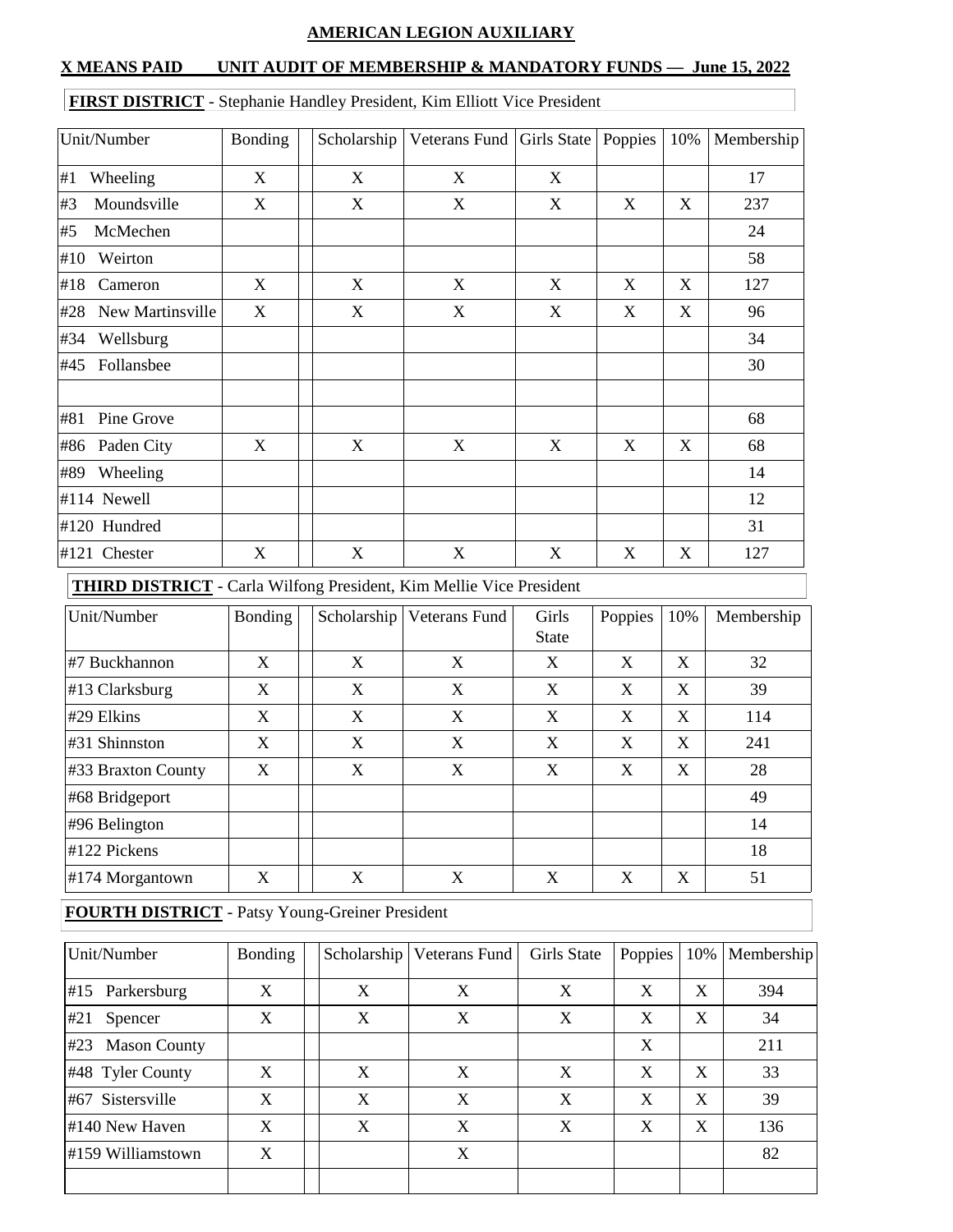| FIFTH DISTRICT: Kitty Kelly-Smoot President<br>Frema Wilson Vice President |                |  |             |                                       |   |   |              |            |
|----------------------------------------------------------------------------|----------------|--|-------------|---------------------------------------|---|---|--------------|------------|
| Unit/Number                                                                | <b>Bonding</b> |  | Scholarship | Veterans Fund   Girls State   Poppies |   |   | 10%          | Membership |
| #16<br>Huntington                                                          | X              |  | X           | X                                     | X | X | $\mathbf{X}$ | 139        |
| $#19$ Logan                                                                |                |  |             |                                       |   |   |              | 15         |
| #73 St. Albans                                                             | X              |  | X           | X                                     | X | X | X            | 24         |
| 1#93 Ceredo-Kenova                                                         | X              |  | X           | X                                     | X | X | X            | 218        |
| #94 South Charleston                                                       |                |  |             |                                       |   |   |              | 7          |
| $#111$ Hamlin                                                              |                |  |             |                                       |   |   |              | 38         |
| $\#139$ Milton                                                             |                |  |             |                                       |   |   |              | 50         |
| $\sharp$ 177 Barboursville                                                 | X              |  | X           | X                                     | X | X | X            | 125        |

| <b>SIXTH DISTRICT</b> - Peggy Swartz President, |         | Mary Spence Vice President |                                                     |   |   |     |            |
|-------------------------------------------------|---------|----------------------------|-----------------------------------------------------|---|---|-----|------------|
| Unit/Number                                     | Bonding |                            | Scholarship   Veterans Fund   Girls State   Poppies |   |   | 10% | Membership |
| #8<br>Welch                                     | X       |                            |                                                     | X | X | X   | 48         |
| Bluefield<br>#9                                 | X       | X                          | X                                                   | X | X | X   | 26         |
| #32 Beckley                                     |         |                            |                                                     |   |   | X   | 28         |
| #38 Gary                                        | X       |                            |                                                     | X | X | X   | 90         |
| #62 Cowen                                       | X       |                            |                                                     | X | X | X   | 18         |
| #97 Richwood                                    |         |                            |                                                     |   |   | Χ   | 23         |

| <b>TENTH DISTRICT - Savanna Kauffman President, JoBeth Delauder Vice President</b> |         |   |                                           |   |         |     |            |
|------------------------------------------------------------------------------------|---------|---|-------------------------------------------|---|---------|-----|------------|
| Unit/Number                                                                        | Bonding |   | Scholarship   Veterans Fund   Girls State |   | Poppies | 10% | Membership |
| $#14$ Martinsburg                                                                  | X       | X | X                                         | X | X       | X   | 64         |
| Franklin<br>#30                                                                    |         |   |                                           |   |         |     | 15         |
| #52 Piedmont                                                                       |         |   |                                           |   |         |     | 15         |
| #60 Berkeley Springs                                                               | X       | X | X                                         | X | X       | X   | 174        |
| Moorefield<br>#64                                                                  | X       | X | X                                         | X | X       | X   | 79         |
| <b>Charles Town</b><br>#71                                                         | X       | X | X                                         | X | X       | X   | 104        |
| $#78$ Petersburg                                                                   |         |   |                                           |   |         |     | 71         |
| #91<br>Romney                                                                      | X       | X | X                                         | X | X       | X   | 165        |
| #102 Charles Town                                                                  | X       | X | X                                         | X | X       | X   | 34         |
| $#128$ Paw Paw                                                                     | X       | X | X                                         | X | X       | X   | 31         |
| $#134$ Kirby                                                                       | X       | X | X                                         | X | X       | X   | 28         |
| #136 Ridgeley                                                                      | X       |   |                                           |   |         |     | 62         |
| #137 Capon Bridge                                                                  | X       | X | X                                         | X | X       | X   | 149        |
| #152 Keyser                                                                        | X       | X | X                                         | X | X       | X   | 36         |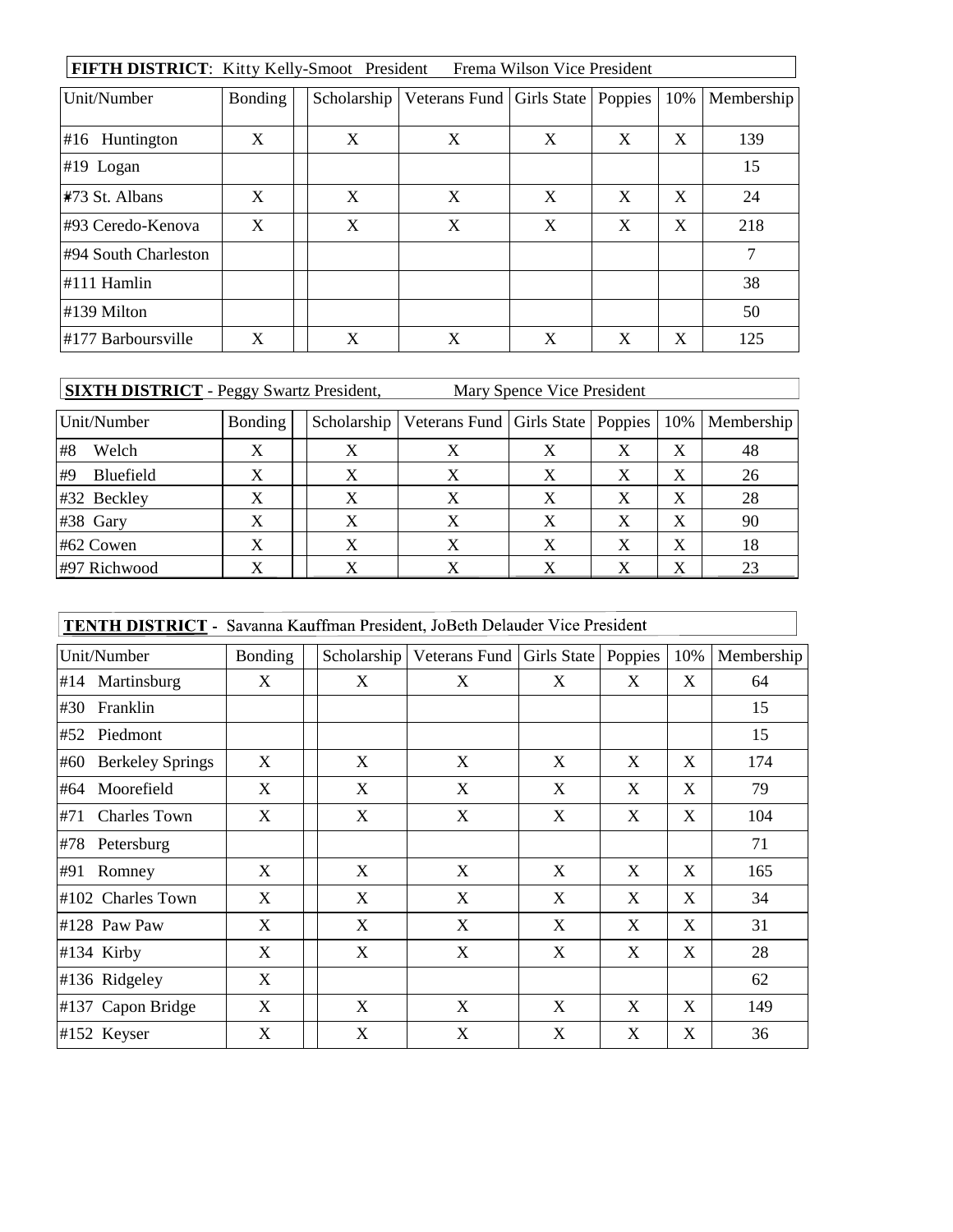#### **American Legion Auxiliary Department Honorary Junior Convention Huntington, WV July 8, 2022 Huntington Boardroom 2nd floor**

| (Fee \$10)                                             |  |
|--------------------------------------------------------|--|
|                                                        |  |
|                                                        |  |
|                                                        |  |
|                                                        |  |
|                                                        |  |
|                                                        |  |
|                                                        |  |
|                                                        |  |
| Installation of 2021-2022 Honorary Junior Officers3:30 |  |

**Please bring a white dress/skirt/top for installation!**

**Don't forget your bathing suits….Pool time together!!!!**

**…………Agenda may change slightly………..**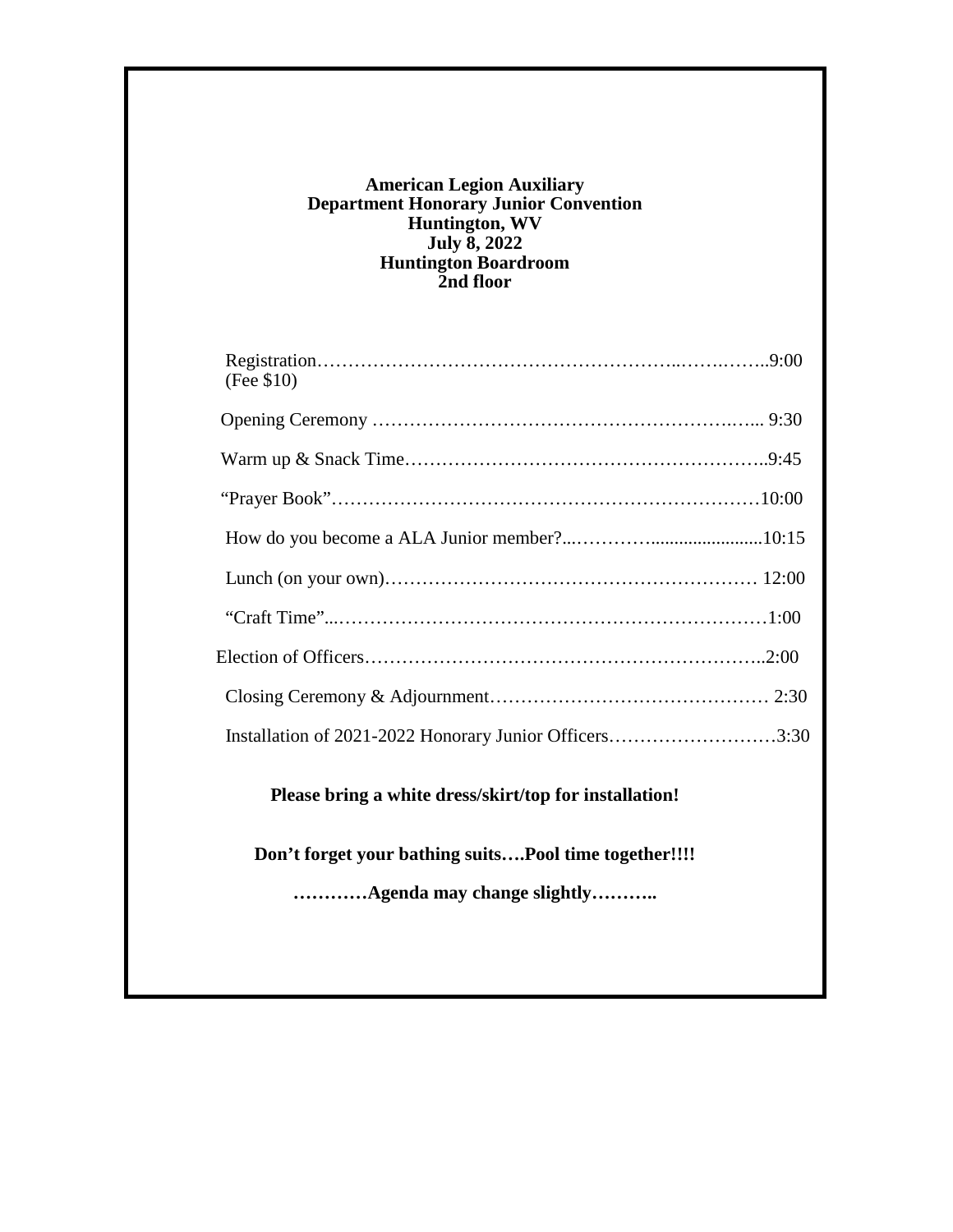#### REGISTRATION/PERMISSION FORM

Please complete the form entirely. Duplicate as needed. Incomplete forms will not be processed. NO FORMS ACCEPTED VIA FACSIMILE.

| $State$ $Zip$      |  |
|--------------------|--|
|                    |  |
| Unit Name & Number |  |
|                    |  |
|                    |  |
|                    |  |

As a junior member of the American Legion Auxiliary, Department of West Virginia, I am aware of my responsibility in attending the \_\_\_\_\_\_\_\_\_\_\_\_\_\_\_\_\_\_\_\_\_\_\_\_\_\_\_\_\_\_\_\_\_. I agree to conduct myself in a manner that will positively reflect on my Unit, the Department, my family and me. I further agree to abide by the rules established for the Junior Meeting. I understand that failure to abide by rules set forth for the Annual Junior State Convention will result in removal from all sessions and activities.

Date Signature of Junior Member

\_\_\_\_\_\_\_\_\_\_\_\_\_\_\_\_ \_\_\_\_\_\_\_\_\_\_\_\_\_\_\_\_\_\_\_\_\_\_\_\_\_\_\_\_\_\_\_\_\_\_\_\_

EMERGENCY CONTACT INFORMATION:

Chaperone during the Department Junior Meeting *Note: Emergency contact person should accompany participating junior member to registration to provide a telephone and location for contact in case of an emergency during the actual time of the meetings.*

*Chaperone Emergency Contact Phone Number\_\_\_\_\_\_\_\_\_\_\_\_\_\_\_\_\_\_\_\_\_\_\_\_\_\_\_\_\_\_\_\_\_\_\_\_\_\_\_\_\_*

*You may pre-register your Juniors that are coming by using this form. Registration cost is \$10.00 Or at Door for \$10.00 Register early and a name tag will be made up in advance!*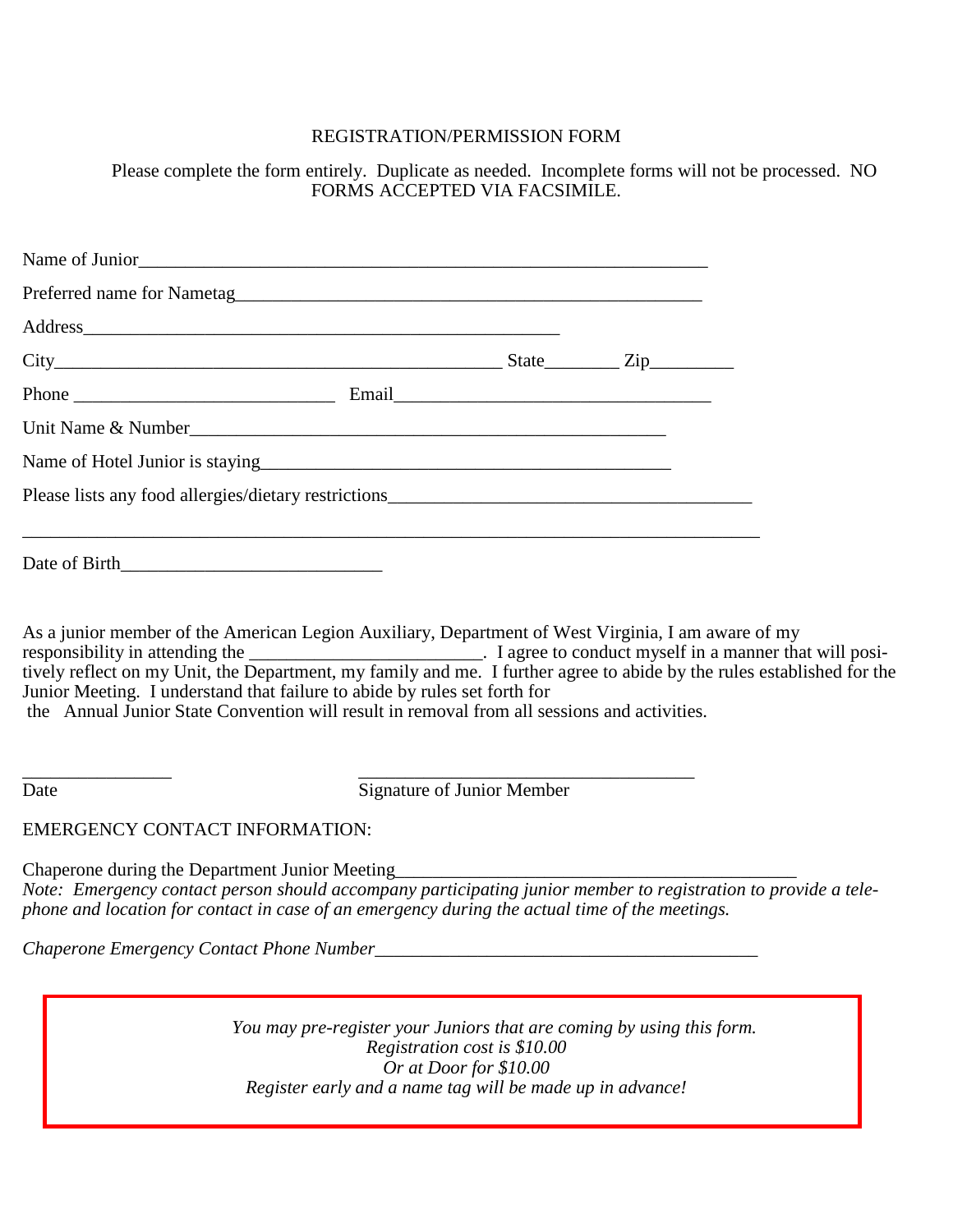#### CONSENT TO MEDICAL TREATMENT AND HOSPITAL SERVICES

This certifies that we (I) the undersigned parents (s) or guardian (s) of , in event of our (my) child participates In Unit in the American Legion Auxiliary Junior Activities, hereby consent and grant permission, should be necessity of medical care arise, to the furnishing or medical treatment and hospital service as ordered or recommended by a qualified physician, including the administration of an anesthetic, laboratory procedures, medical or surgical treatment, X-ray examination or other hospital services. We understand that the Unit named above has sole responsibility for registration, housing, food, chaperoning, and emergencies of any nature. We further understand that each junior member attending must be chaperoned by someone over 21 years old or older. The chaperone should provide information on location and telephone number where she can be reached.

#### **WAIVER OF CLAIM**

This further certifies that we (I) the undersigned in consideration of the benefits to be derived by our child, in the event that she is a participant of the American Legion Auxiliary Junior Activities, do hereby release and discharge the American Legion Auxiliary, its officers, agents, instructors, and employees from any and all claims, demands, damages, suits, actions or causes of action which we (I) may, can, or shall have by reason of any illness, injury, or accident incurred or suffered by said child while traveling to, attendance at or participation in the American Legion Junior Activities held

from the time

of her departure from home until return thereto.

INSURANCE INFORMATION (to be completed only if parent (s) carry a group medical insurance plan)

| Name of parent (s) Group Medical Insurance Carrier                                                                                                                                                                             |  |  |
|--------------------------------------------------------------------------------------------------------------------------------------------------------------------------------------------------------------------------------|--|--|
| Policy/Certificate Number                                                                                                                                                                                                      |  |  |
| Parent to whom Policy was Issued and the contract of the contract of the contract of the contract of the contract of the contract of the contract of the contract of the contract of the contract of the contract of the contr |  |  |
| Employer to who Policy was Issued                                                                                                                                                                                              |  |  |
| Printed Name of Mother or Guardian Name of The State of The State of The State of The State of The State of Th                                                                                                                 |  |  |
| Signature of Mother or Guardian Manuscript Communication of Mother or Guardian                                                                                                                                                 |  |  |
| Signature of Father or Guardian                                                                                                                                                                                                |  |  |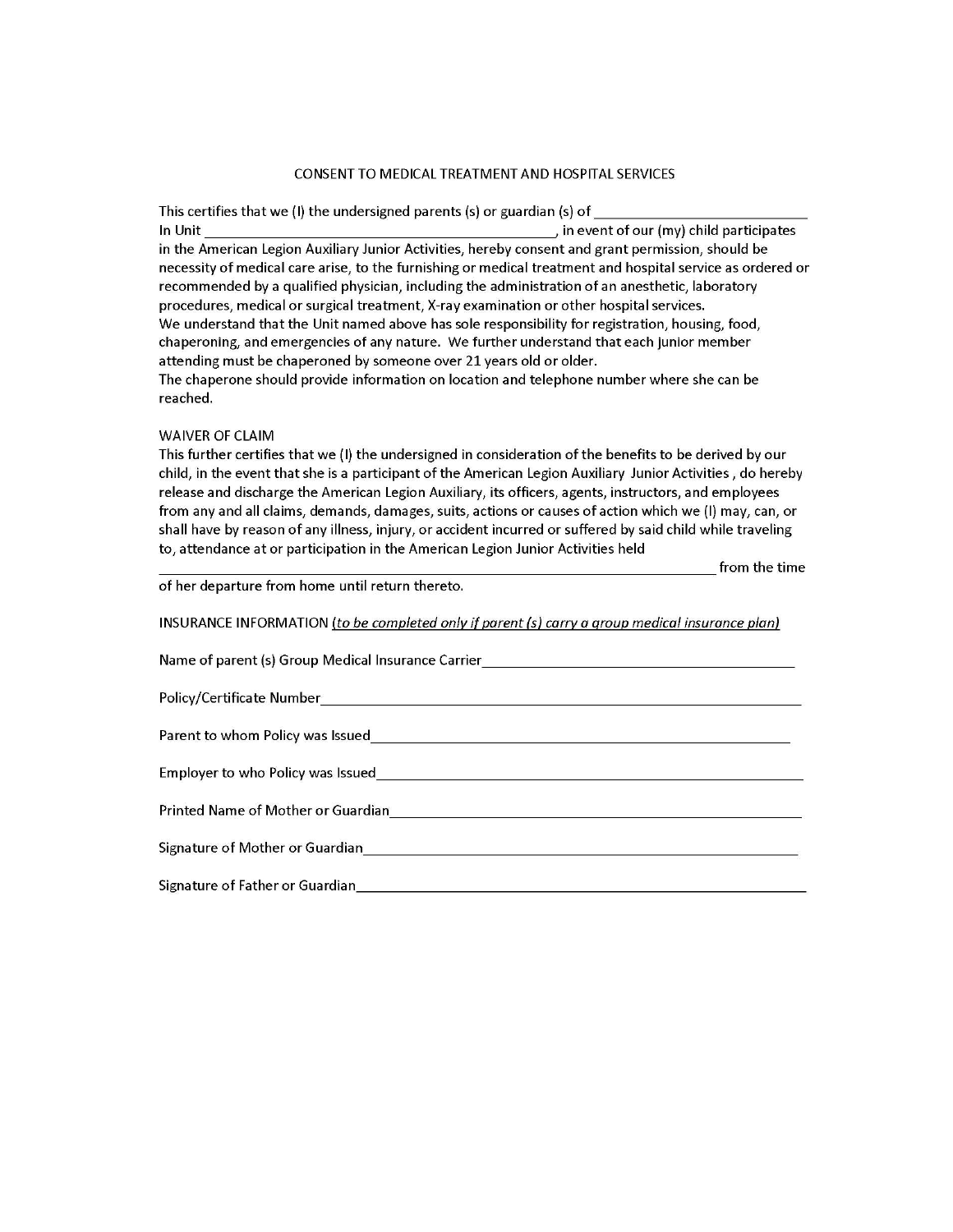#### PARTICIPANT MEDIA AND COMMUNICATION RELEASE FORM

| am a participant in the American Legion (1996) and a participant in the American Legion<br>L                   |  |
|----------------------------------------------------------------------------------------------------------------|--|
| (printed Junior member's name)                                                                                 |  |
|                                                                                                                |  |
|                                                                                                                |  |
| (printed Guardian, Parent (s)                                                                                  |  |
|                                                                                                                |  |
| (printed Junior Member's Name)                                                                                 |  |
| Unit # ___ and give my (our) permission for her photographs to be published on social media, local,            |  |
| Department, and National newsletters; newspapers, and any website for the American Legion Auxiliary.           |  |
|                                                                                                                |  |
|                                                                                                                |  |
|                                                                                                                |  |
|                                                                                                                |  |
|                                                                                                                |  |
|                                                                                                                |  |
|                                                                                                                |  |
|                                                                                                                |  |
|                                                                                                                |  |
| Parent/Guardian Daytime Phone Number (1998) 2020 12:20 12:20 12:20 12:20 12:20 12:20 12:20 12:20 12:20 12:20 1 |  |
|                                                                                                                |  |
|                                                                                                                |  |
| Alternative Contact in case of Emergency (Superior Contract of Contract of Contract of Contract of Contract of |  |
|                                                                                                                |  |
|                                                                                                                |  |
| ALL SIGNATURES MUST BE ON THIS FORM                                                                            |  |
|                                                                                                                |  |
| This permission form must be completed for every junior member attending any junior activities within          |  |
| $the _______$                                                                                                  |  |
|                                                                                                                |  |
|                                                                                                                |  |
|                                                                                                                |  |
|                                                                                                                |  |
|                                                                                                                |  |
|                                                                                                                |  |
|                                                                                                                |  |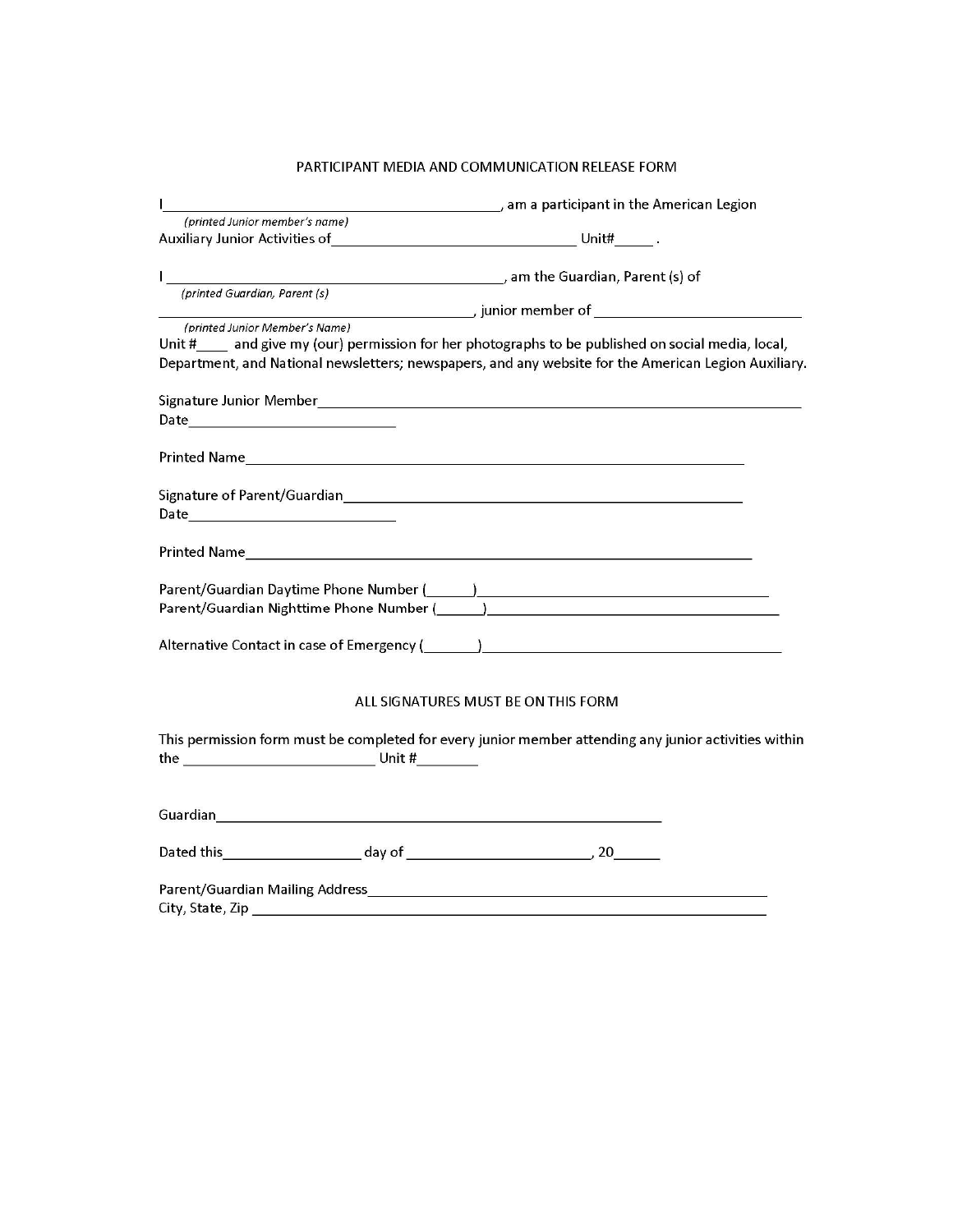#### **CALL FOR HUNDREDTH ANNUAL DEPARTMENT CONVENTION OF THE AMERICAN LEGION AUXILIARY DEPARTMENT OF WEST VIRGINIA, INC.**

The Ninety-Ninth Department Convention of the American Legion Auxiliary is hereby called in conformity with Article IX, Section 1 of the Department Constitution and Bylaws which provides, "That the Department Convention be held annually concurrent with the Convention of The American Legion, Department of West Virginia." The Convention will meet in Huntington, West Virginia on July 7, 8, 9, 2022 at the Doubletree by Hilton.

#### **PURPOSE**

The Convention is called for the purpose of electing officers for the ensuing year, amending the Department Constitution, receiving reports of Department Officers and Chairmen, and for the transaction of such other business as may properly come before it.

#### **REPRESENTATIVES**

Representation at the Convention shall be by Units. Each Unit shall be entitled to two delegates, and one additional delegate for each fifty (50) members or major fraction thereof, whose dues have been paid and received by the Department Headquarters one month prior to the Convention for which they were elected. Each delegate shall be entitled to one vote. **No Unit unrepresented shall have a proxy vote.** The elective officers, all Past Department Presidents, in good standing shall be delegates-at-large to the Department Convention, with vote to be exercised with their Units, provided said officers are present at the Convention.

#### **ALTERNATES**

Each Unit is entitled to one alternate for each delegate. The alternate will have power to vote **ONLY** in the absence of the regular Delegate.

#### **CREDENTIALS**

**Membership cards must be presented by delegates and alternates.** Certification of the election of the delegates and alternates **MUST** be mailed to Department Headquarters **no less than two weeks** prior to Convention, and **SHALL BE** accompanied by the Convention fee of \$20.00 for each accredited delegates so certified.

#### **EXECUTIVE COMMITTEE MEETING**

Pre-Convention Executive Committee Meeting will be held on Thursday July 7, 2022 at 7:00 pm at the Doubletree by Hilton in the Virginia-Maryland Room. The Executive Committee shall be composed of the Department Elective Officers, NEC, the Eight District Presidents, all Past Department Presidents, and Chairmen of all standing committees. All members of standing committees, exclusive of the chairman, may attend the Executive Committee Meeting with the privilege of discussion but without vote. Any member in good standing may attend the Executive Committee Meeting with the privilege of discussion but NO vote.

## **DEPARTMENNT FINANCE COMMITTEE**

This committee will meet on Thursday July 7, 2022 at 1:00 pm in the Virginia Room. Those to attend this meeting are the three (3) members of the Finance Committee and the Department President and Department Secretary/Treasurer who are ex-officio members without vote.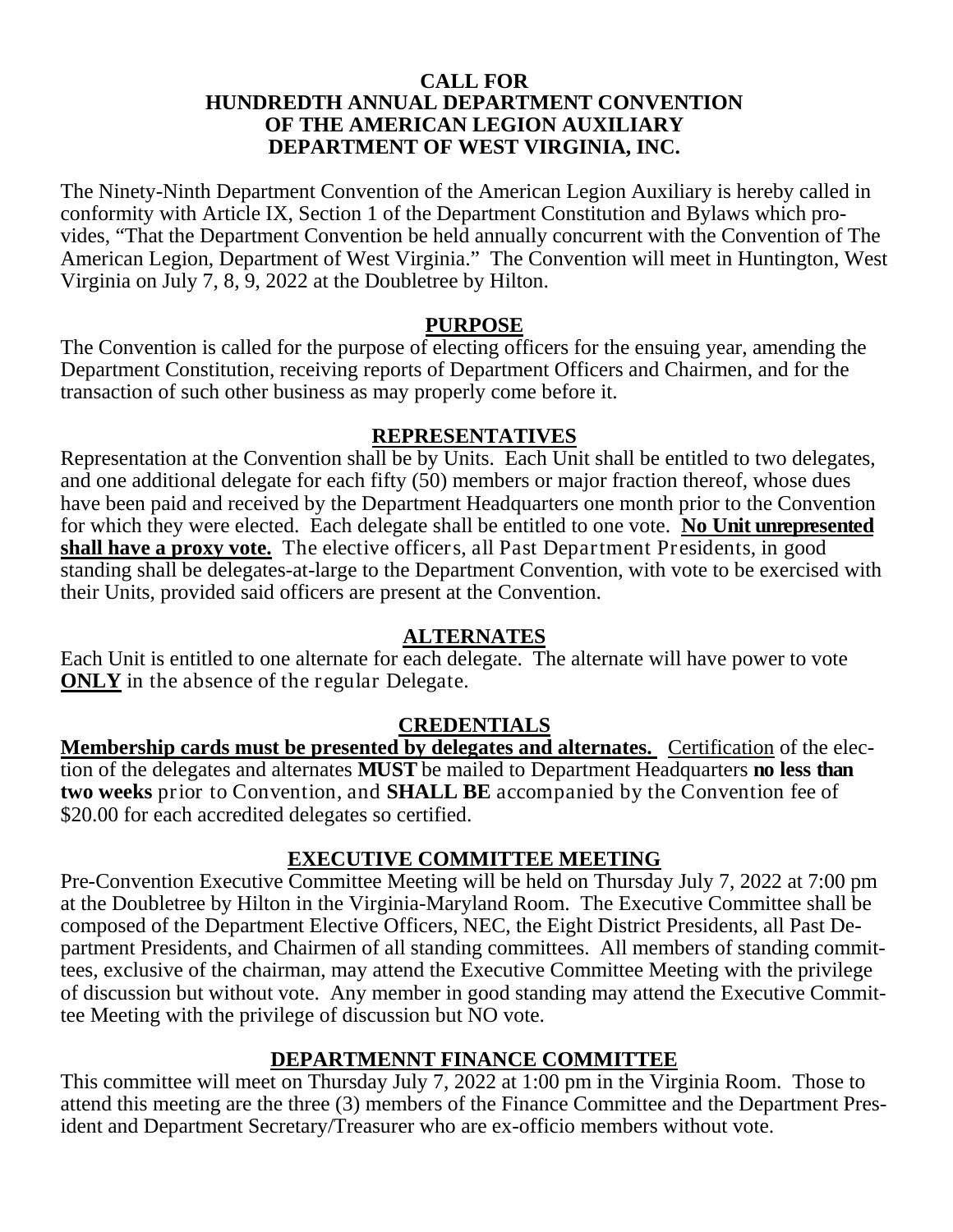

#### 100**th ANNUAL CONVENTION**

#### *Tentative Program*

#### **Thursday July 7, 2022**

| $12:00 - 6:00$ pm Registration |                                                          | Lower Foyer            |
|--------------------------------|----------------------------------------------------------|------------------------|
| $1:00 \text{ pm}$              | Department Finance Meeting                               | Virginia/Maryland Room |
| $2:30 \text{ pm}$              | <b>Convention Committee Meetings</b>                     |                        |
|                                | Constitution & Bylaws Committee                          |                        |
|                                | <b>Standing Rules Committee</b>                          |                        |
|                                | Policy & Procedures Committee                            |                        |
|                                | <b>Resolutions Committee</b>                             |                        |
|                                | Credentials Committee                                    |                        |
| $7:00 \text{ pm}$              | <b>Pre-Convention Department Executive Board Meeting</b> | Virginia/Maryland Room |
|                                |                                                          |                        |

**Friday July 8, 2022**

#### **Juniors**

| $9:00 \text{ am}$ | <b>Registration for Junior Department Convention</b> | Lower Fover                 |
|-------------------|------------------------------------------------------|-----------------------------|
| $9:30-2:20$ pm    | <b>Junior Department Convention</b>                  | <b>Huntington Boardroom</b> |
| $3:30 \text{ pm}$ | Installation of Junior Officers 2022-2023            |                             |

#### **Auxiliary**

| $8:00-4:00$ pm | Registration                            | Lower Foyer                                       |
|----------------|-----------------------------------------|---------------------------------------------------|
| $8:15$ am      | Department/District Officers Line Up    |                                                   |
| 8:30 am        | Processional                            | Virginia/Maryland Room                            |
|                | <b>District Presidents</b>              |                                                   |
|                | <b>District Vice Presidents</b>         |                                                   |
|                | <b>Past Department Presidents</b>       |                                                   |
|                | Department Officers                     |                                                   |
|                | Presentation of Gavel to                | Cathy Post, Department President                  |
|                | By                                      | Kitty Kelly-Smoot, Department Convention Chairman |
|                | Call to Order                           | Cathy Post, Department President                  |
|                | <b>Advancement of Colors</b>            | Holly Adams Sgt. at Arms                          |
|                |                                         | Stephanie Handley Sgt. at Arms                    |
|                | Invocation                              | Laura Clark, Department Chaplain                  |
|                | Moment of Silence                       | Cathy Post, Department President                  |
|                | Pledge of Allegiance                    | Rhonda Best, Americanism Chairman                 |
|                | National Anthem                         | Kitty Kelly-Smoot, Music Chairman                 |
|                | Preamble                                | Dede Kelly, Constitution & Bylaws Chairman        |
|                | Roll Call                               | Susan Brown, Department Secretary                 |
|                | Rules & Order of Business               | Susan Brown, Department Secretary                 |
|                | Report of Policy & Procedures Committee | Savanna Kauffman, Chairman                        |
|                | Constitution & Bylaws                   | Dede Kelly, Chairman                              |
|                | Report of Credentials Committee         | Debbie Fox, Chairman                              |
|                | <b>Report of Resolutions Committee</b>  | Paulette Anderson, Chairman                       |

Standing Rules Committee **Melanie Delawder, Chairman** Presentation Sharon Kauffman, PDP, Past Presidents Parley

*"West Virginia Unit Member of The Year"*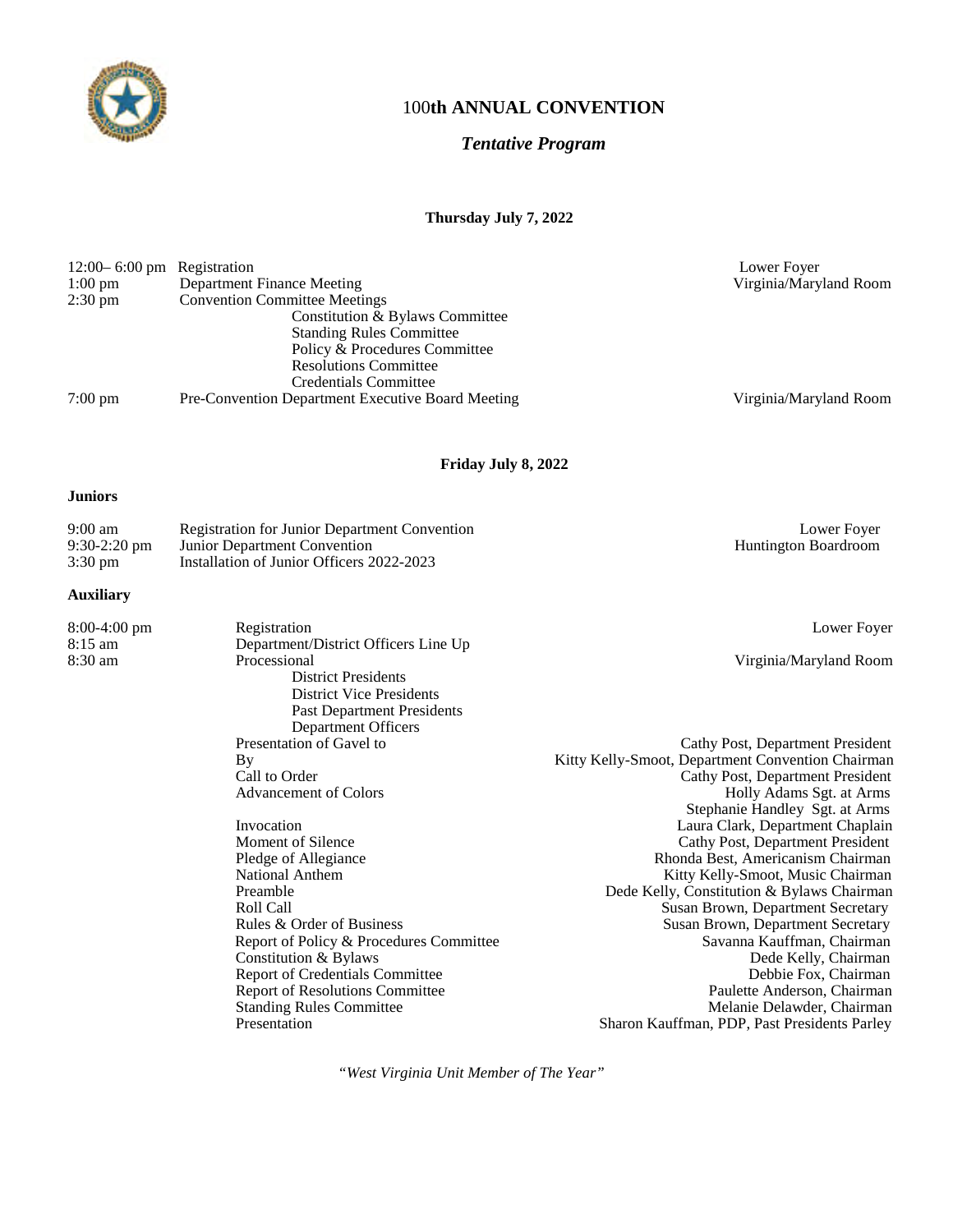#### **Friday July 8th** (continue)

| Citations and Awards:<br>Presentations of Traveling Plagues and Awards:                                                                                                                                                                                                                                                                                                                                      |                                                                                                                                                    |                                                                                                                                                    | Susan Wade, Chairman and Membership Team                                                             |  |
|--------------------------------------------------------------------------------------------------------------------------------------------------------------------------------------------------------------------------------------------------------------------------------------------------------------------------------------------------------------------------------------------------------------|----------------------------------------------------------------------------------------------------------------------------------------------------|----------------------------------------------------------------------------------------------------------------------------------------------------|------------------------------------------------------------------------------------------------------|--|
| Americanism<br>Chaplain<br>Education<br>History<br><b>Girls State</b>                                                                                                                                                                                                                                                                                                                                        | Auxiliary Emergency Fund<br>Children & Youth<br><b>Community Service</b>                                                                           | Junior Activities<br>Leadership<br>Legislative<br>Music<br><b>National Security</b><br>Past Presidents' Parley<br>Poppy<br><b>Public Relations</b> | Scrapbook<br>Unit Presidents Award<br>VA & R<br><b>Total Participation</b><br>Ways & Means           |  |
| $11:30$ am                                                                                                                                                                                                                                                                                                                                                                                                   |                                                                                                                                                    | <b>Break For LUNCH</b>                                                                                                                             | Pennsylvania/Ohio Room                                                                               |  |
|                                                                                                                                                                                                                                                                                                                                                                                                              |                                                                                                                                                    | Presentation of "Timeless Award"                                                                                                                   | Sharon Kauffman, PDP, Past Presidents Parley                                                         |  |
| 2:00 pm Reconvene                                                                                                                                                                                                                                                                                                                                                                                            | 1:00 pm Joint Session with The American Legion                                                                                                     |                                                                                                                                                    | <b>Grand Theatre</b>                                                                                 |  |
| 4:00 pm Recess                                                                                                                                                                                                                                                                                                                                                                                               | Complete Traveling Plagues and Awards                                                                                                              |                                                                                                                                                    | Virginia/Maryland Room                                                                               |  |
| 9:00 pm Karaoke                                                                                                                                                                                                                                                                                                                                                                                              | Practice for Installation                                                                                                                          |                                                                                                                                                    | <b>Grand Ball Room</b>                                                                               |  |
|                                                                                                                                                                                                                                                                                                                                                                                                              |                                                                                                                                                    | Saturday July 9, 2022                                                                                                                              |                                                                                                      |  |
| $8:00-12:00$ pm                                                                                                                                                                                                                                                                                                                                                                                              | Registration                                                                                                                                       |                                                                                                                                                    | 2nd Floor Lower Foyer                                                                                |  |
| 8:00                                                                                                                                                                                                                                                                                                                                                                                                         | <b>Session Reconvene</b><br>Call to Order                                                                                                          |                                                                                                                                                    | Cathy Post, Department President                                                                     |  |
| 8:15 am<br>$9:00$ am                                                                                                                                                                                                                                                                                                                                                                                         | <b>Memorial Service</b><br>Greetings                                                                                                               |                                                                                                                                                    | Laura Clark, Chaplain<br>William Haught, Department Commander<br>Brian S. Gano, Detachment Commander |  |
| Department Secretary-Susan Brown<br>Final Report of Credentials<br>Final Report of Resolutions<br>Final Report of Constitution & Bylaws<br>Final Report of Courtesy Resolutions<br>Nominations & Election of Officers 2021-2022<br>Election of Delegates & Alternates to National Convention<br>Appointment of Personal Pages at National Convention<br>Ratification of District President & Vice Presidents |                                                                                                                                                    | Roll call for elections<br>Debbie Fox, Chairman<br>Paulette Anderson, Chairman<br>Dede Kelly, Chairman<br>Irene Weber, Chairman                    |                                                                                                      |  |
| 1200 pm<br>$1:00$ pm                                                                                                                                                                                                                                                                                                                                                                                         | Recess<br>Reconvene<br>Installation of 2022-2023 Officers<br><b>Closing Remarks</b><br><b>Retirement of Colors</b><br>2:00 pm Convention Adjourned |                                                                                                                                                    | Cathy Post, Department President                                                                     |  |
| 4:00 pm Religious Services                                                                                                                                                                                                                                                                                                                                                                                   | 2:15 pm Post Executive Board Meeting                                                                                                               |                                                                                                                                                    | <b>Grand Theatre</b>                                                                                 |  |
| 9:00-12:00 Karaoke                                                                                                                                                                                                                                                                                                                                                                                           | 6:00 pm Commanders and Presidents Banquet                                                                                                          |                                                                                                                                                    | <b>Grand Ballroom</b><br>Cash Bar                                                                    |  |

*Have A Safe Trip Home*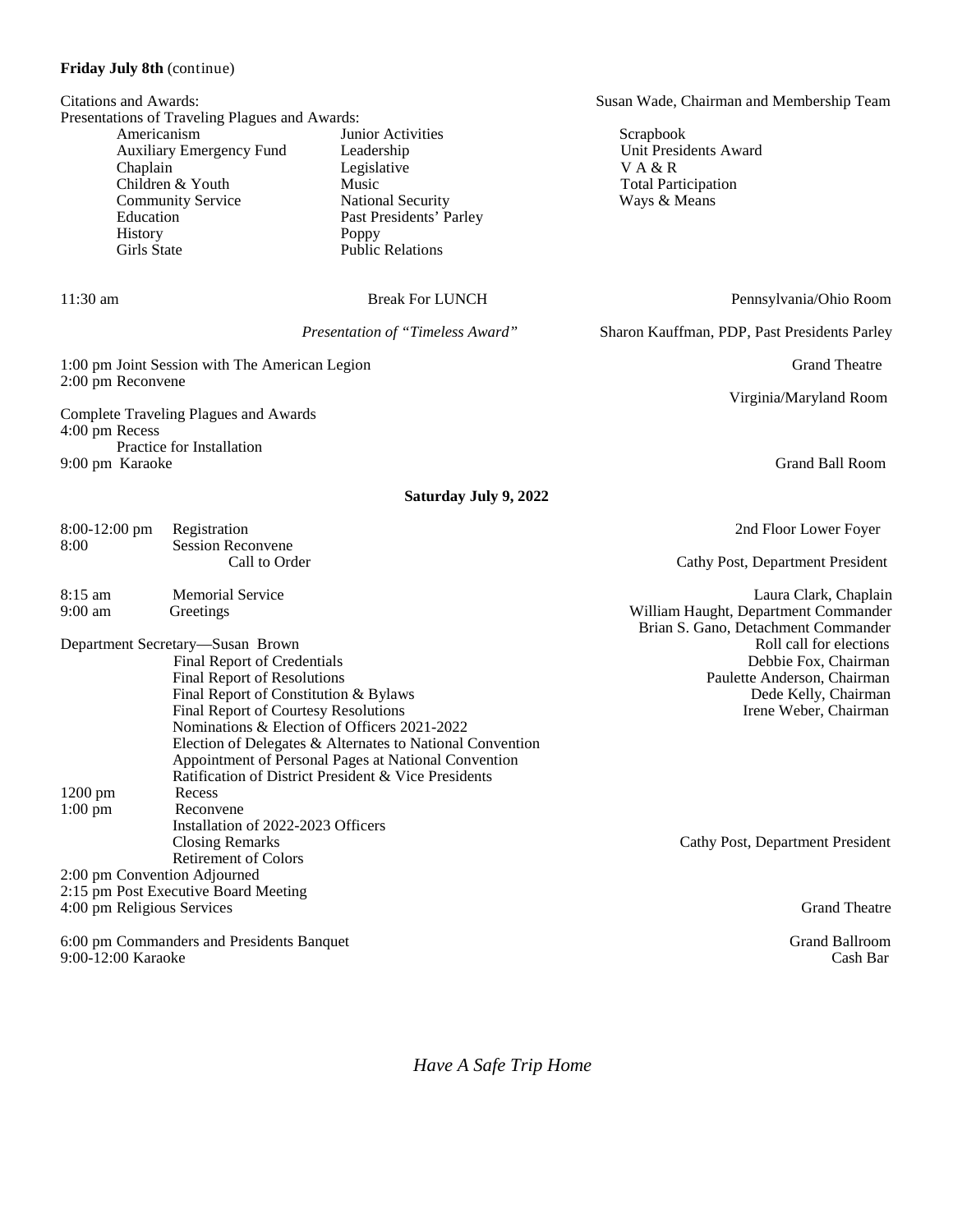#### 2022 Convention Committees

| Kitty Kelly-Smoot, Huntington #16                                                                                     |
|-----------------------------------------------------------------------------------------------------------------------|
| Dede Kelly, Clarksburg #13                                                                                            |
| Stephanie Handley, Chester #121                                                                                       |
|                                                                                                                       |
|                                                                                                                       |
|                                                                                                                       |
|                                                                                                                       |
|                                                                                                                       |
| Shirley Davis, Ceredo-Kenova #91-chair<br>Ann Buchanan, Huntington #16<br>Irene Weber, Romney #91                     |
| Irene Weber, Romney #91<br>Dortha Parsons, Shinnston #31                                                              |
| Beth Kilgore, Huntington #16<br>Dortha Parsons, Shinnston #31<br>Roxie Nicholson, Shinnston #31                       |
| Melanie Delawder, Chairman, Moorefield #64<br>Paulette Anderson, New Martinsville #28<br>Linda Crumm, Dept. Unit #200 |
| Savanna Kauffman, Martinsburg #14<br>Debbie Michael, Berkeley Springs #31                                             |
| Paulette Anderson, New Martinsville #28<br>Holly Adams, Chester #121<br>Stephanie Handley, Chester #121               |
| Dede Kelly, Chairman, Clarksburg #13<br>Linda Crumm, Dept. Unit #200<br>Debbie Fox, Berkeley Springs Unit #60         |
| Kitty Kelly-Smoot, Huntington #16                                                                                     |
| Lynda Lancaster-Loyd, Charles Town #31                                                                                |

## **Sgt. at Arms and Pages are to wear white blouses, navy blue skirts or dress slacks**

**(NO JEANS)**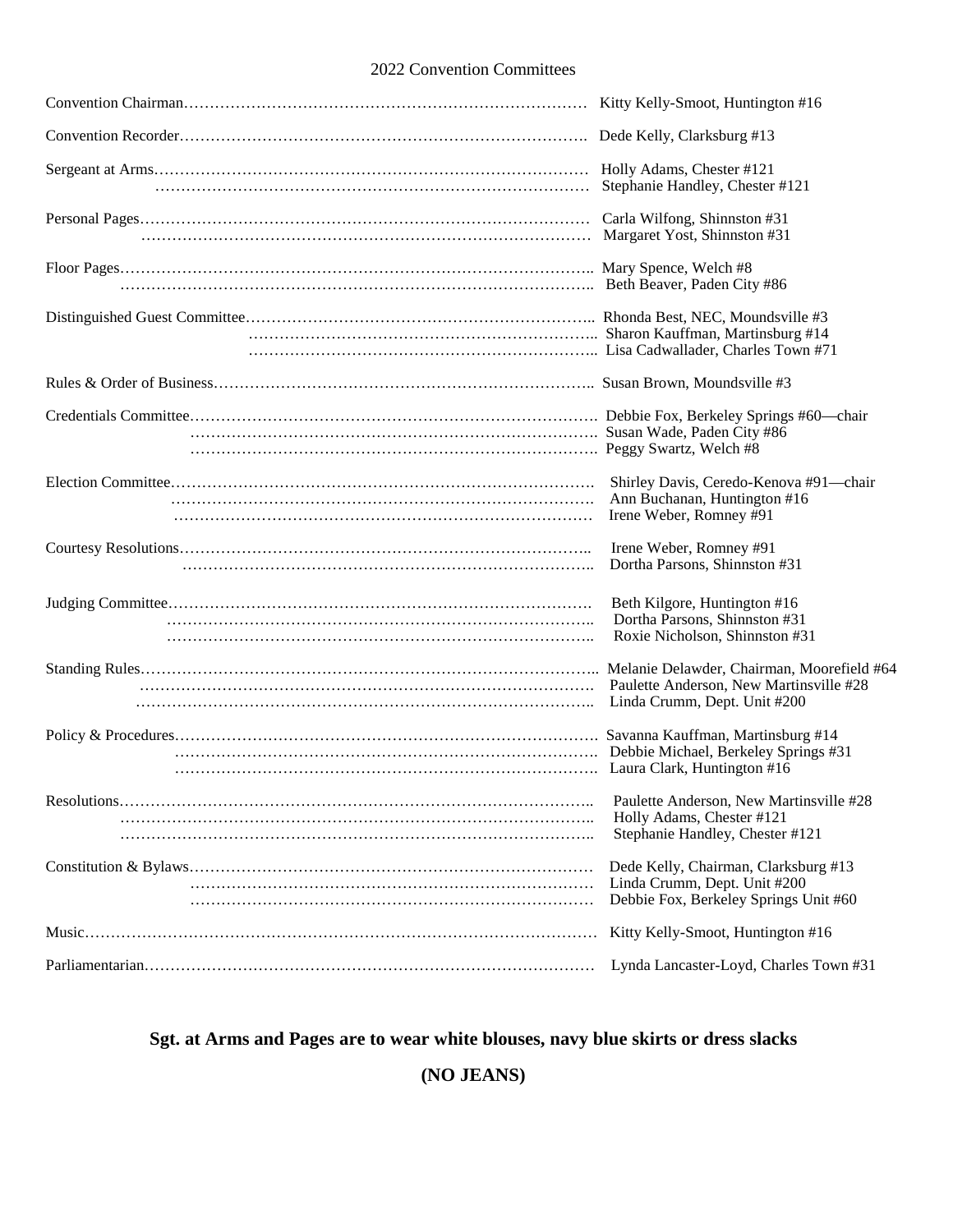*Past President's Luncheon Friday July 8, 2022 Double Tree by Hilton Huntington 11:45 am-12:45 pm*

*Menu Choice of One Entree*

*DoubleTree Club*

*Traditional Club sandwich with ham, turkey, and cheese topped with Crispy bacon, lettuce, tomato, and mayo House Chips, Cookie & Chef's Choice of Dessert Coffee, Tea, and Water Cost is \$22.00 A PERSON*

*Chicken Sandwich*

*Grilled boneless Chicken breast sandwich served on a brioche Bun topped with cheese, lettuce, tomato, & house mayo spread House chips, cookie, & Chef's Choice of Dessert Coffee, Tea, Water Cost is \$22.00 A PERSON*

> *Send reservation and check to: ALA Department Treasurer 2172 Grandview Road Moundsville WV 26041*

*Due Date: Friday July 1, 2022 No Deviation for this Luncheon Please list any allergies BESIDE YOUR NAME LIST TYPE OF MEAL.*

*\_\_\_\_\_\_\_\_\_\_\_\_\_\_\_\_\_\_\_\_\_\_\_\_\_\_\_\_\_\_\_\_\_\_\_\_\_\_\_\_\_\_\_\_\_\_\_\_\_\_\_\_\_\_\_\_\_\_\_\_\_\_\_\_\_*

*\_\_\_\_\_\_\_\_\_\_\_\_\_\_\_\_\_\_\_\_\_\_\_\_\_\_\_\_\_\_\_\_\_\_\_\_\_\_\_\_\_\_\_\_\_\_\_\_\_\_\_\_\_\_\_\_\_\_\_\_\_\_\_\_*

*\_\_\_\_\_\_\_\_\_\_\_\_\_\_\_\_\_\_\_\_\_\_\_\_\_\_\_\_\_\_\_\_\_\_\_\_\_\_\_\_\_\_\_\_\_\_\_\_\_\_\_\_\_\_\_\_\_\_\_\_\_\_\_\_*

*\_\_\_\_\_\_\_\_\_\_\_\_\_\_\_\_\_\_\_\_\_\_\_\_\_\_\_\_\_\_\_\_\_\_\_\_\_\_\_\_\_\_\_\_\_\_\_\_\_\_\_\_\_\_\_\_\_\_\_\_\_\_\_\_*

*\_\_\_\_\_\_\_\_\_\_\_\_\_\_\_\_\_\_\_\_\_\_\_\_\_\_\_\_\_\_\_\_\_\_\_\_\_\_\_\_\_\_\_\_\_\_\_\_\_\_\_\_\_\_\_\_\_\_\_\_\_\_\_\_\_\_*

*\_\_\_\_\_\_\_\_\_\_\_\_\_\_\_\_\_\_\_\_\_\_\_\_\_\_\_\_\_\_\_\_\_\_\_\_\_\_\_\_\_\_\_\_\_\_\_\_\_\_\_\_\_\_\_\_\_\_\_\_\_\_\_\_\_*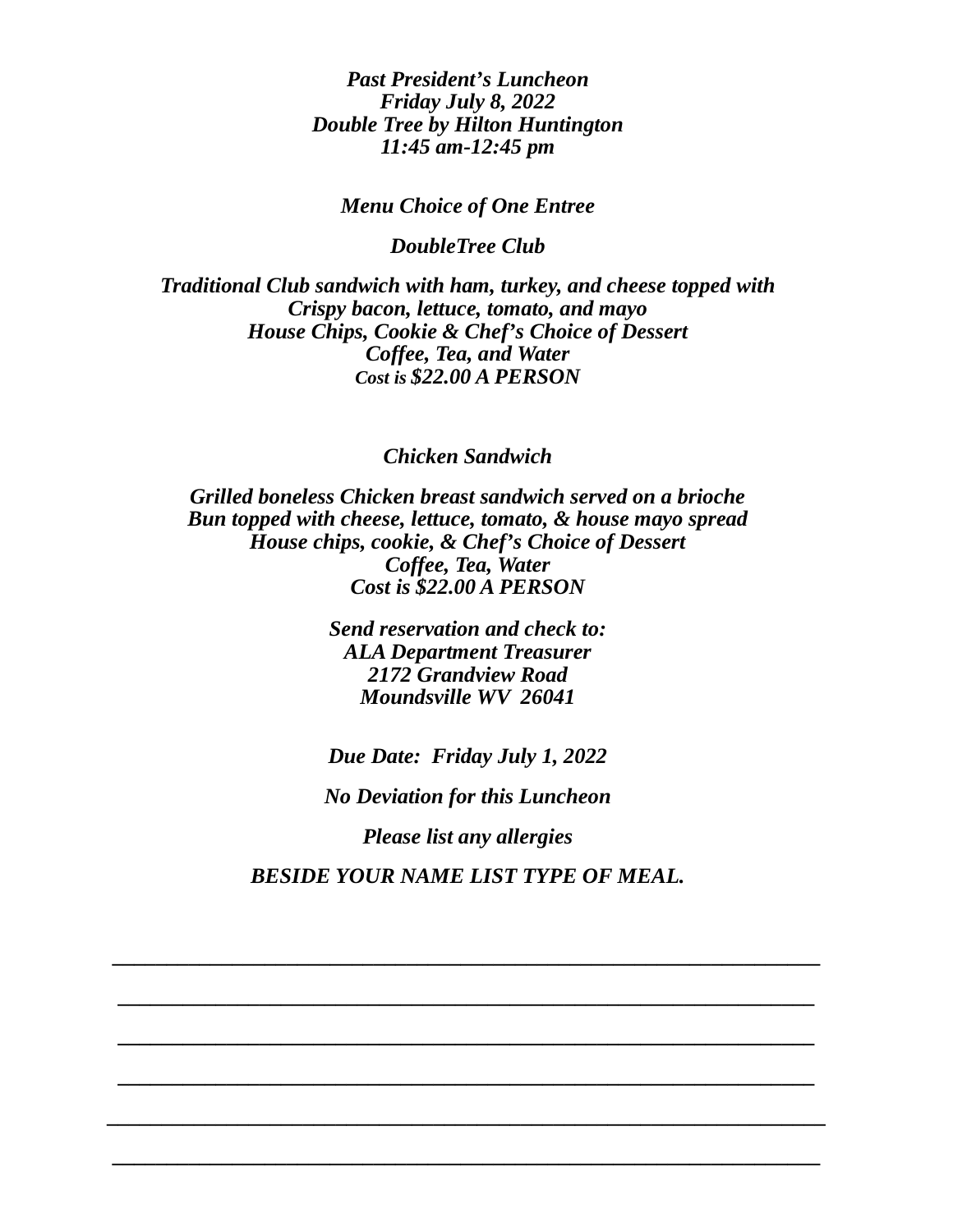## **HILTON GARDEN INN ROOM RESERVATIONS SEPTEMBER 2021 WORKSHOP**

# **LINK TO RESERVE ROOMS COPY AND PASTE IN BROWSER**

#### **https://www.hilton.com/en/hotels/ckbgigi-hilton-garden-inn-clarksburg**

#### **GROUP NAME WV AMERICAN LEGION**

# **CHECK IN SEPTEMBER 8, 2022 CHECK OUT SEPTEMBER 11, 2022**

# **HILTON GARDEN INN CLARKSBURG 606 EMILY DRIVE CLARKSBURG WV 26301 PHONE # 304-326-9200**

**Booking rate \$93.00**

**(NOTE: The page will also allow to adjust check-in and check-out dates)**

## **IF MORE THAT ONE PERSON STAYING IN ROOM, PLEASE PUT A SECOND NAME DOWN FOR CHECK IN**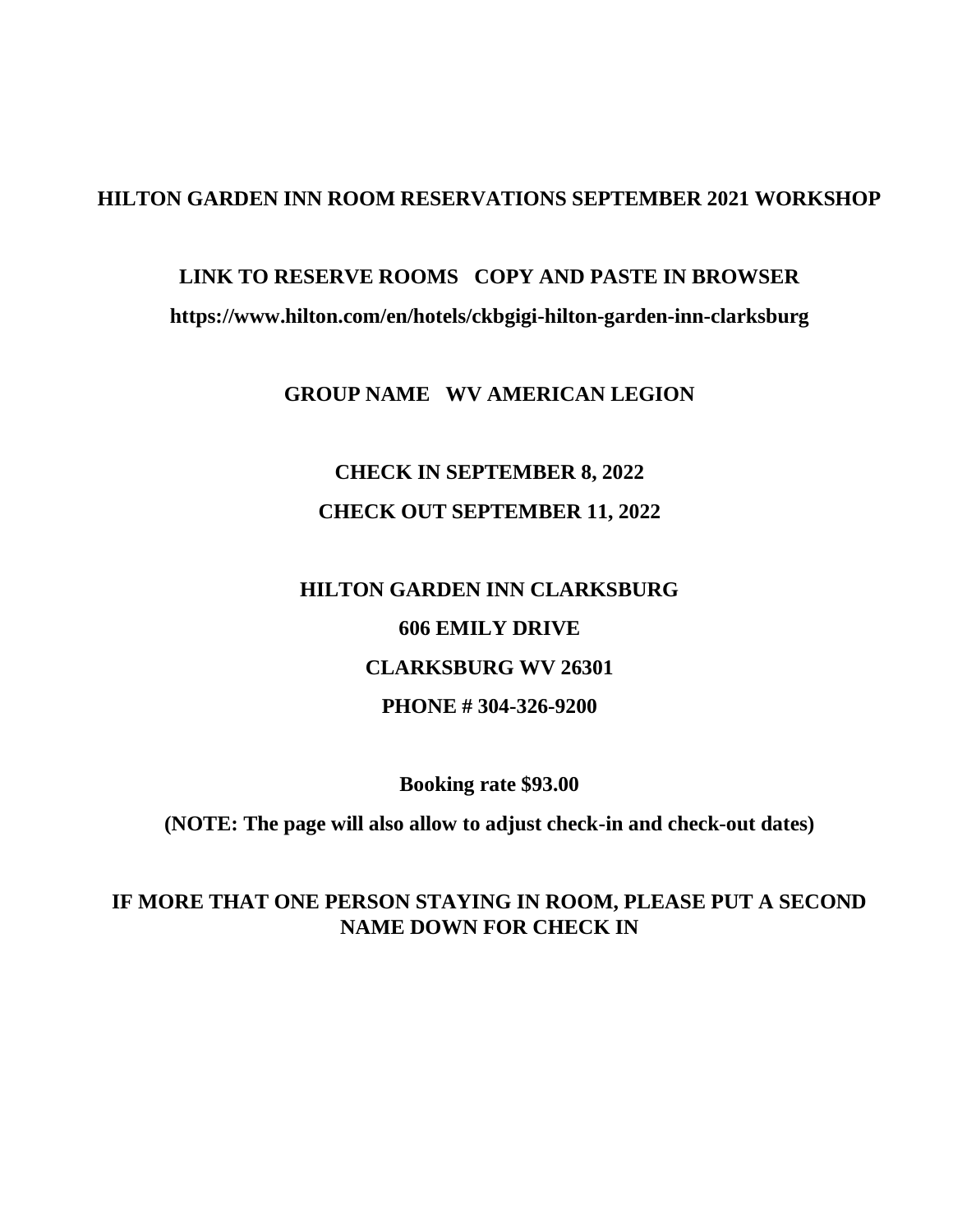#### **Call To Department Fall Meetings**

#### **September 8-11, 2022**

#### **Hilton Garden Inn Clarksburg WV**

This is a notice to all concerned about the Finance Committee Meeting and the Department Fall Executive Board Meeting. The purpose of these meetings are to set up the administrative year for our Department for 2019-2020.

#### September 9, 2022—Friday Meeting Room 1 (Rhododendron Room)

#### **1:00 pm**—Finance Meeting—**The three members of the Department Finance Committee**

Department President—ex-officio member without vote

Department Secretary/Treasurer—ex-officio without vote Purpose of this meeting is setting up budget for this administrative year to be ratified by the Department Executive

Committee.

#### **4:00 pm**—Membership Committee—**Department President, Department Membership Chairman Department Vice Presidents, District Vice Presidents**

**5:00 pm**—Rhododendron Girls State, Inc. Executive Board Meeting—5 Board of Incorporators, Department President, 6 District Representatives, Girls State Finance Officer, Treasurer, Secretary, Registrar, Director and Assistant Director

#### **September 10, 2022—-Saturday Meeting Room 1 (Rhododendron Room)**

**5:00 pm**—American Legion Auxiliary, Department of West Virginia, Inc. Executive Board Meeting

According to Department Constitution: Article VII, Executive Committee: Section 1: Department Executive Committee which shall be composed of the Department President, Department First Vice President, Department Second Vice President, Department Secretary/Treasurer, Department Chaplain, Department Historian, National Executive Committeewoman, the eight District Presidents, all Past Department Presidents, and Chairmen of all Standing Committees (Americanism, Auxiliary Emergency Fund, Children & Youth, Community Service, Constitution & Bylaws, Education, Finance, Girls State, Junior Activities, Leadership, Legislative, Membership, National Security, Past President's Parley, Poppy, Public Relations, Veterans Affairs & Rehabilitation. (Bylaws, Article IV, Committees, Section 2).

Section 2: All members of standing committees, **exclusive of the chairmen,** may attend Executive Committee meetings **with the privilege of discussion with no vote.**

Section 3: Any member in good standing may attend the Executive Committee Meeting **with the privilege of discussion but without vote**.

**September 10, 2022—Saturday Workshop Meeting Rooms 1 and 2**

**Registration**—8:00 am to 9:00 am (**\$15.00**) each **Session:** 9:00 am to 4:00 pm Purpose of this session is for instruction to Units/members/Officers and to announce the membership program for 2019- 2020 year. There will be some different items for all to enjoy. **ALL AUXILIARY MEMBERS ARE ENCOURAGED TO ATTEND THIS WORKSHOP**. Good tool for learning if you want to help with leadership in your Unit, in

your District and on Department level.

**Travel Allowances:** Travel allowances will be paid by Department to **all Department Officers, District Presidents, Department Finance Chairman, and Department Parliamentarian** that attend Department Executive Board Meeting. They will be allowed one day per diem (\$60) plus (if eligible) mileage as per Standing Rule #1. If not spending the night will receive \$20.00 plus (if eligible) mileage. (as per Department Budget)

**District Vice Presidents** that attend the Membership Workshop. They will be allowed one day per diem (\$60) plus (if eligible) mileage. If not spending the night, will receive \$20 plus mileage. (as per Department Budget)